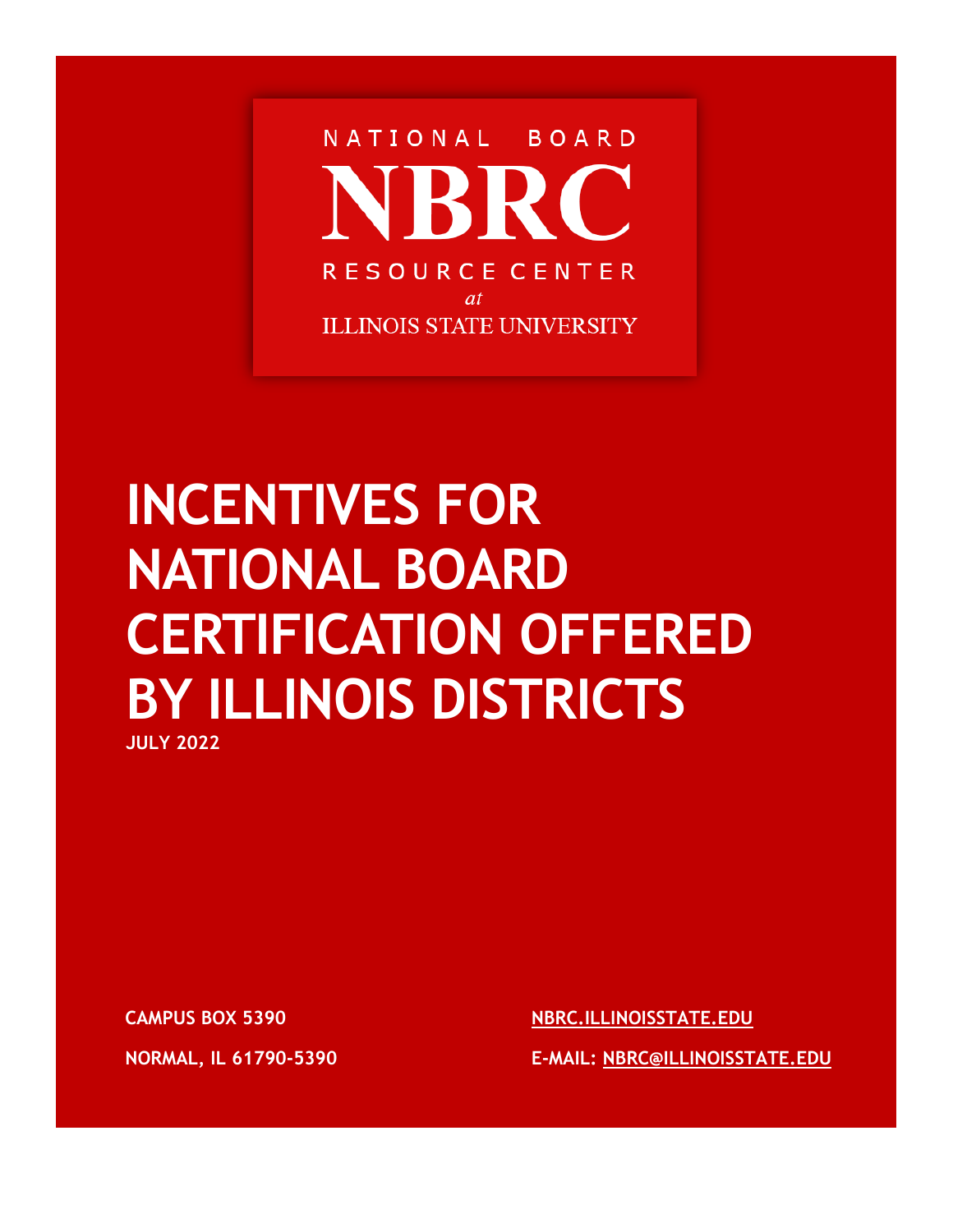## **CONTENTS**

| Breakdown of Offered Incentives for National Board Certification by Type 1 |  |
|----------------------------------------------------------------------------|--|
|                                                                            |  |
|                                                                            |  |
|                                                                            |  |
|                                                                            |  |
|                                                                            |  |
|                                                                            |  |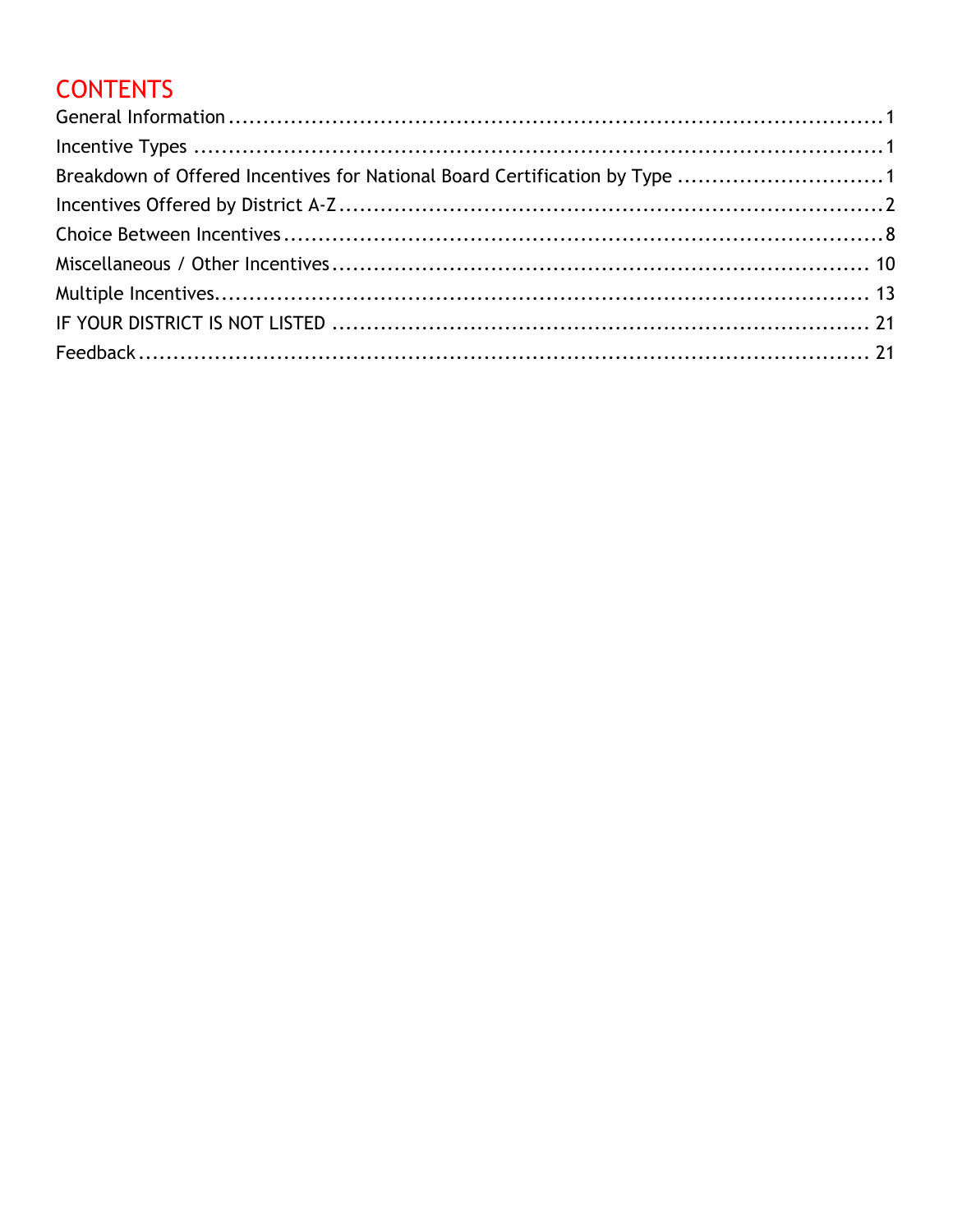## <span id="page-2-0"></span>**GENERAL INFORMATION**

The National Board Resource Center (NBRC) gathers incentive data on a quarterly basis. As of June 2022, there are 281 districts and facilities in Illinois that offer several types of incentives for National Board certification.

## <span id="page-2-1"></span>**Incentive Types**

The NBRC has defined nine (9) broad categories for incentive types. Districts and facilities in Illinois offer annual stipend/salary increase for the duration of certification, one- or two-time stipend/salary increases, all or some funding for National Board certification, lane changes, hours of credit towards salary schedule advancement, graduate credit, miscellaneous/other incentives, a choice between the aforementioned incentives, or multiple incentives for National Board certification.



## <span id="page-2-2"></span>**Breakdown of Offered Incentives for National Board Certification by Type**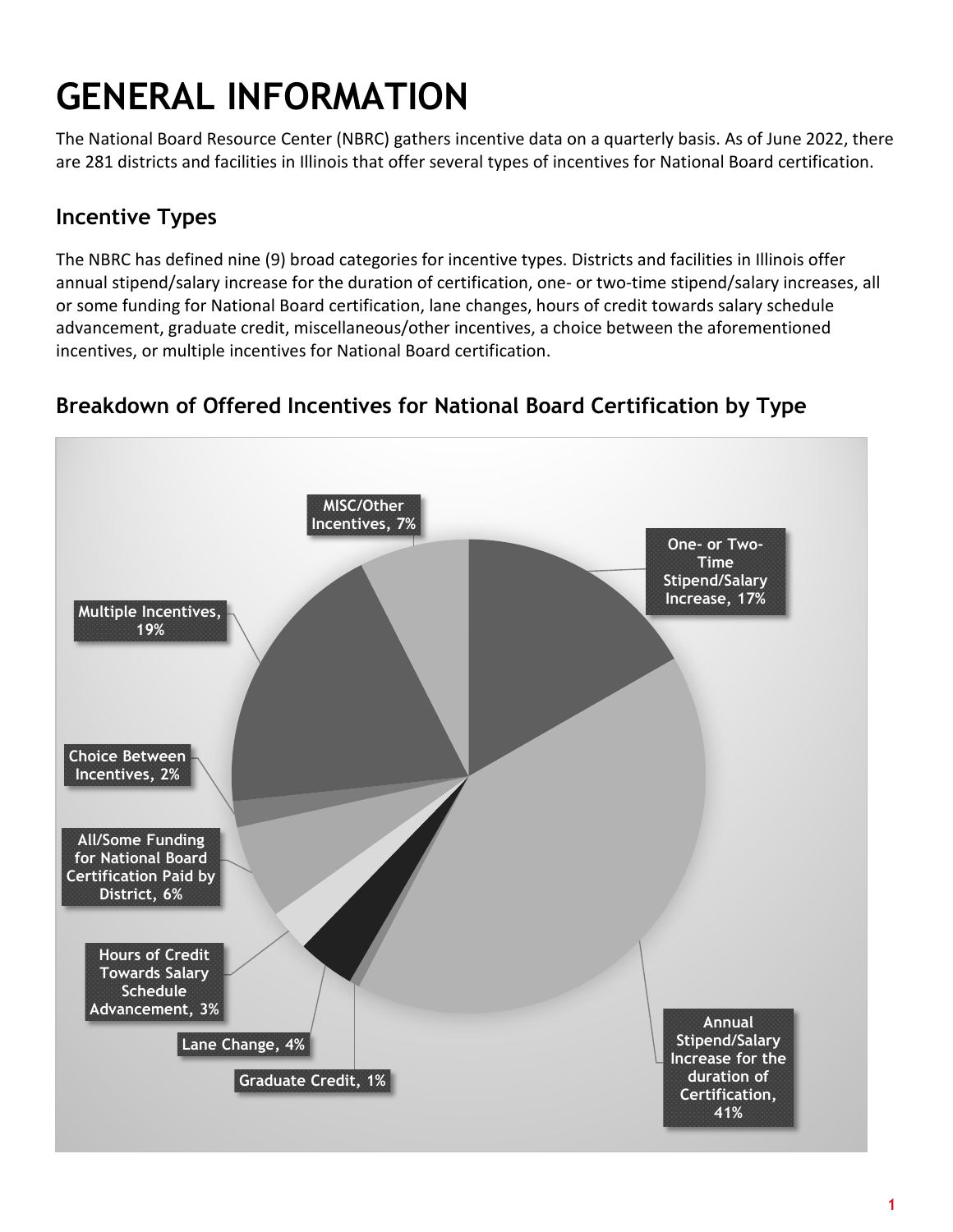#### **DISTRICT/FACILITY NAME**



#### **INCENTIVE TYPE**

<span id="page-3-0"></span>

| <b>Adlai E Stevenson HSD 125</b>      | 2026 | All/Some Funding for National Board Certification Paid by District |
|---------------------------------------|------|--------------------------------------------------------------------|
| Alden Hebron SD 19                    | 2023 | Miscellaneous/Other Incentives                                     |
| Alsip-Hazelgreen-Oaklawn SD 126       | 2023 | <b>Multiple Incentives</b>                                         |
| Alton CUSD 11                         | 2022 | <b>Multiple Incentives</b>                                         |
| <b>Antioch CCSD 34</b>                | 2026 | Miscellaneous/Other Incentives                                     |
| Arcola CUSD 306                       | 2024 | Annual Stipend/Salary Increase for the Duration of Certification   |
| <b>Arlington Heights SD 25</b>        | 2022 | <b>Multiple Incentives</b>                                         |
| Astoria CUSD 1                        | 2024 | All/Some Funding for National Board Certification Paid by District |
| Athens CUSD 213                       | 2024 | Annual Stipend/Salary Increase for the Duration of Certification   |
| <b>Atwood Heights SD 125</b>          | 2024 | Annual Stipend/Salary Increase for the Duration of Certification   |
| Auburn CUSD 10                        | 2024 | All/Some Funding for National Board Certification Paid by District |
| Avoca SD 37                           | 2025 | All/Some Funding for National Board Certification Paid by District |
| Bannockburn SD 106                    | 2024 | All/Some Funding for National Board Certification Paid by District |
| <b>Barrington CUSD 220</b>            | 2023 | <b>Multiple Incentives</b>                                         |
| Batavia USD 101                       | 2023 | <b>Multiple Incentives</b>                                         |
| <b>Beach Park CCSD 3</b>              | 2020 | Annual Stipend/Salary Increase for the Duration of Certification   |
| <b>Belleville SD 118</b>              | 2024 | <b>Multiple Incentives</b>                                         |
| <b>Belleville Twp HSD 201</b>         | 2023 | Annual Stipend/Salary Increase for the Duration of Certification   |
| <b>Bement CUSD 5</b>                  | 2022 | Annual Stipend/Salary Increase for the Duration of Certification   |
| <b>Benjamin SD 25</b>                 | 2029 | Miscellaneous/Other Incentives                                     |
| <b>Bensenville SD 2</b>               | 2022 | All/Some Funding for National Board Certification Paid by District |
| <b>Berwyn North SD 98</b>             | 2022 | Annual Stipend/Salary Increase for the Duration of Certification   |
| <b>Bethalto CUSD 8</b>                | 2022 | Hours of Credit Towards Salary Schedule Advancement                |
| <b>Bethel SD 82</b>                   | 2022 | Annual Stipend/Salary Increase for the Duration of Certification   |
| <b>Big Hollow SD 38</b>               | 2023 | Annual Stipend/Salary Increase for the Duration of Certification   |
| <b>Bismarck Henning CUSD</b>          | 2024 | One- or Two-Time Stipend/Salary Increase                           |
| <b>Bloomington SD 87</b>              | 2024 | <b>Multiple Incentives</b>                                         |
| <b>Bloom South SD 100</b>             | 2022 | All/Some Funding for National Board Certification Paid by District |
| <b>Blue Ridge CUSD 18</b>             | 2022 | Annual Stipend/Salary Increase for the Duration of Certification   |
| <b>Bond County CUSD 2</b>             | 2022 | All/Some Funding for National Board Certification Paid by District |
| <b>Bradley Bourbonnais CHSD 307</b>   | 2023 | Annual Stipend/Salary Increase for the Duration of Certification   |
| <b>Bremen CHSD 228</b>                | 2023 | Miscellaneous/Other Incentives                                     |
| <b>Brimfield CUSD 309</b>             | 2022 | One- or Two-Time Stipend/Salary Increase                           |
| <b>Brookfield Lagrange Park SD 95</b> | 2023 | Annual Stipend/Salary Increase for the Duration of Certification   |
| Brookwood SD 167                      | 2024 | Annual Stipend/Salary Increase for the Duration of Certification   |
| <b>Brownstown CUSD 201</b>            | 2024 | Annual Stipend/Salary Increase for the Duration of Certification   |
| <b>Burbank SD 111</b>                 | 2023 | Annual Stipend/Salary Increase for the Duration of Certification   |
| <b>Butler SD 53</b>                   | 2023 | <b>Multiple Incentives</b>                                         |
| <b>Carbon Cliff-Barstow SD 36</b>     | 2024 | Annual Stipend/Salary Increase for the Duration of Certification   |
| <b>Carbondale CHSD 165</b>            | 2025 | Annual Stipend/Salary Increase for the Duration of Certification   |
| Carlinville CUSD 1                    | 2022 | <b>Multiple Incentives</b>                                         |
| Carlyle CUSD 1                        | 2022 | Annual Stipend/Salary Increase for the Duration of Certification   |
| Cass SD 63                            | 2022 | Annual Stipend/Salary Increase for the Duration of Certification   |
| CCSD <sub>59</sub>                    | 2022 | Annual Stipend/Salary Increase for the Duration of Certification   |
| CCSD <sub>62</sub>                    | 2023 | <b>Multiple Incentives</b>                                         |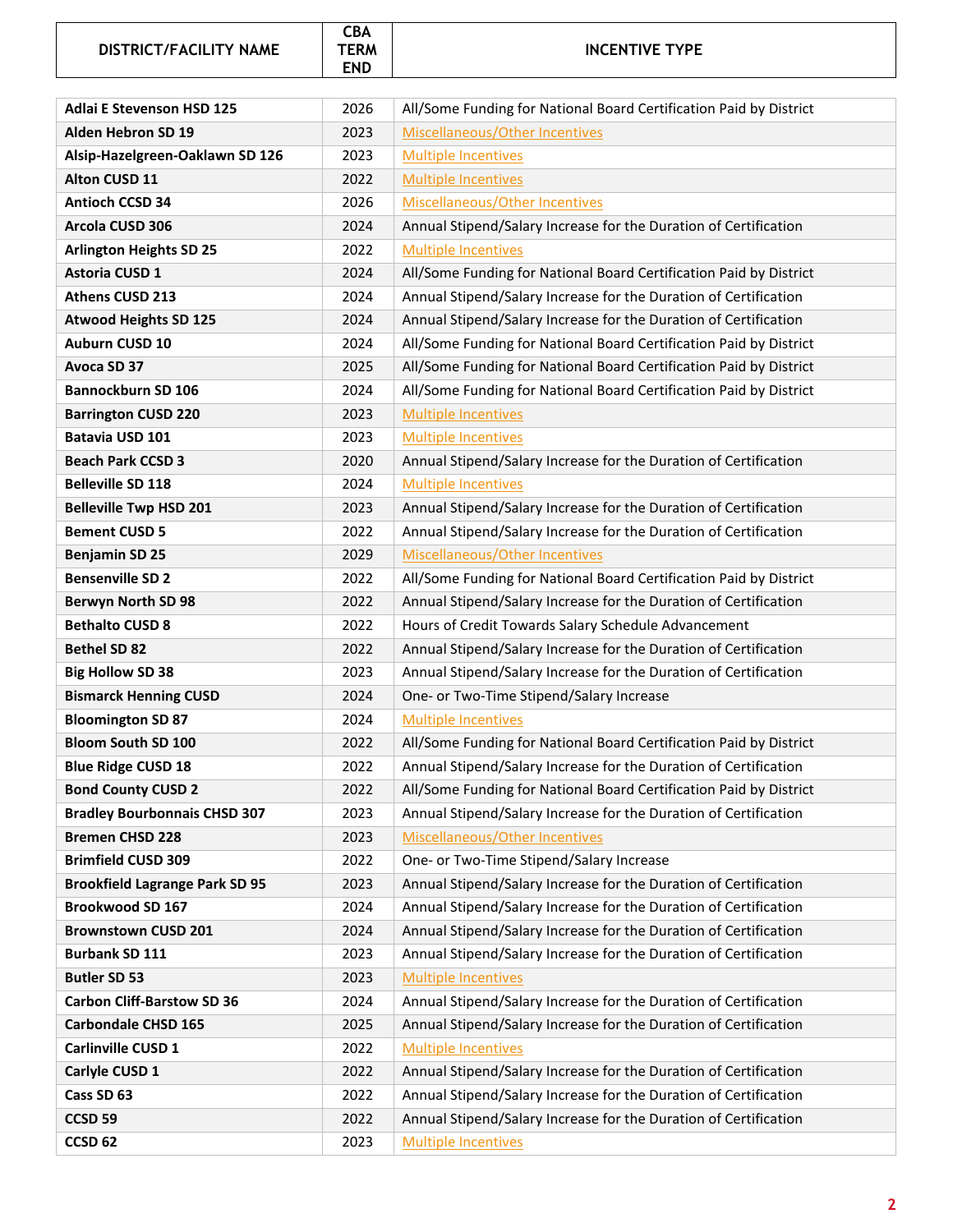| CCSD <sub>89</sub>                             | 2022         | Annual Stipend/Salary Increase for the Duration of Certification                                             |
|------------------------------------------------|--------------|--------------------------------------------------------------------------------------------------------------|
| <b>CCSD 146</b>                                | 2025         | Lane Change                                                                                                  |
| <b>Central CUSD 4</b>                          | 2023         | Miscellaneous/Other Incentives                                                                               |
| <b>Centralia HSD 200</b>                       | 2021         | Annual Stipend/Salary Increase for the Duration of Certification                                             |
| <b>Centralia SD 135</b>                        | 2023         | Annual Stipend/Salary Increase for the Duration of Certification                                             |
| <b>Champaign CUSD 4</b>                        | 2021         | <b>Multiple Incentives</b>                                                                                   |
| <b>Chester CUSD 139</b>                        | 2023         | Miscellaneous/Other Incentives                                                                               |
| <b>CHSD 117</b>                                | 2027         | <b>Multiple Incentives</b>                                                                                   |
| <b>CHSD 128</b>                                | 2022         | <b>Multiple Incentives</b>                                                                                   |
| <b>CHSD 155</b>                                | 2022         | <b>Choice Between Incentives</b>                                                                             |
| <b>CHSD 218</b>                                | 2024         | Annual Stipend/Salary Increase for the Duration of Certification                                             |
| CHSD <sub>99</sub>                             | 2025         | <b>Multiple Incentives</b>                                                                                   |
| Cicero SD 99                                   | 2022         | Annual Stipend/Salary Increase for the Duration of Certification                                             |
| City of Chicago SD 299                         | 2019         | Miscellaneous/Other Incentives                                                                               |
| Coal City CUSD 1                               | 2023         | <b>Multiple Incentives</b>                                                                                   |
| <b>Cook County SD 130</b>                      | 2022         | <b>Multiple Incentives</b>                                                                                   |
| <b>CUSD 308</b>                                | 2023         | <b>Multiple Incentives</b>                                                                                   |
| Danville CCSD 118                              | 2021         | Annual Stipend/Salary Increase for the Duration of Certification                                             |
| Darien SD 61                                   | 2023         | Annual Stipend/Salary Increase for the Duration of Certification                                             |
| Deer Creek-Mackinaw CUSD 701                   | 2025         | Annual Stipend/Salary Increase for the Duration of Certification                                             |
| Deerfield SD 109                               | 2023         | <b>Multiple Incentives</b>                                                                                   |
| DeKalb CUSD 428                                | 2023         | <b>Multiple Incentives</b>                                                                                   |
| <b>Diamond Lake SD 76</b>                      | 2024         | Annual Stipend/Salary Increase for the Duration of Certification                                             |
| <b>District 50 Schools</b>                     | 2022         | One- or Two-Time Stipend/Salary Increase                                                                     |
| Du Quoin CUSD 300                              | 2022         | Annual Stipend/Salary Increase for the Duration of Certification                                             |
| Dunlap CUSD 323                                | 2022         | One- or Two-Time Stipend/Salary Increase                                                                     |
| <b>Durand CUSD 322</b>                         | 2022         | Annual Stipend/Salary Increase for the Duration of Certification                                             |
| <b>Dwight Common SD 232</b>                    | 2024         | Lane Change                                                                                                  |
| Dwight Twp HSD 230                             | 2024         | Lane Change                                                                                                  |
| <b>East Moline SD 37</b>                       | 2025         | Annual Stipend/Salary Increase for the Duration of Certification                                             |
| East Peoria SD 86                              | 2023         | Annual Stipend/Salary Increase for the Duration of Certification                                             |
| <b>Elmhurst SD 205</b>                         | 2024         | One- or Two-Time Stipend/Salary Increase<br>Annual Stipend/Salary Increase for the Duration of Certification |
| <b>Elmwood Park CUSD 401</b><br>Eureka CUD 140 | 2024<br>2022 | Annual Stipend/Salary Increase for the Duration of Certification                                             |
| <b>Evanston Township HSD 202</b>               | 2022         | Lane Change/ Hours of Credit Towards Salary Schedule Advancement                                             |
| <b>Evanston-Skokie SD 65</b>                   | 2024         | <b>Multiple Incentives</b>                                                                                   |
| <b>Evergreen Park ESD 124</b>                  | 2022         | <b>Multiple Incentives</b>                                                                                   |
| <b>Fieldcrest CUSD 6</b>                       | 2024         | <b>Multiple Incentives</b>                                                                                   |
| <b>Flanagan-Cornell Dist 74</b>                | 2022         | One- or Two-Time Stipend/Salary Increase                                                                     |
| <b>Forest Park SD 91</b>                       | 2019         | Annual Stipend/Salary Increase for the Duration of Certification                                             |
| <b>Four Rivers Spec Educ Dist</b>              | 2020         | <b>Multiple Incentives</b>                                                                                   |
| Fox Lake GSD 114                               | 2024         | Lane Change                                                                                                  |
| Fox River Grove Cons SD 3                      | 2023         | Annual Stipend/Salary Increase for the Duration of Certification                                             |
| <b>Galesburg CUSD 205</b>                      | 2023         | Miscellaneous/Other Incentives                                                                               |
| Galva CUSD 224                                 | 2022         | One- or Two-Time Stipend/Salary Increase                                                                     |
| Geneseo CUSD 228                               | 2023         | Annual Stipend/Salary Increase for the Duration of Certification                                             |
| Geneva CUSD 304                                | 2023         | Annual Stipend/Salary Increase for the Duration of Certification                                             |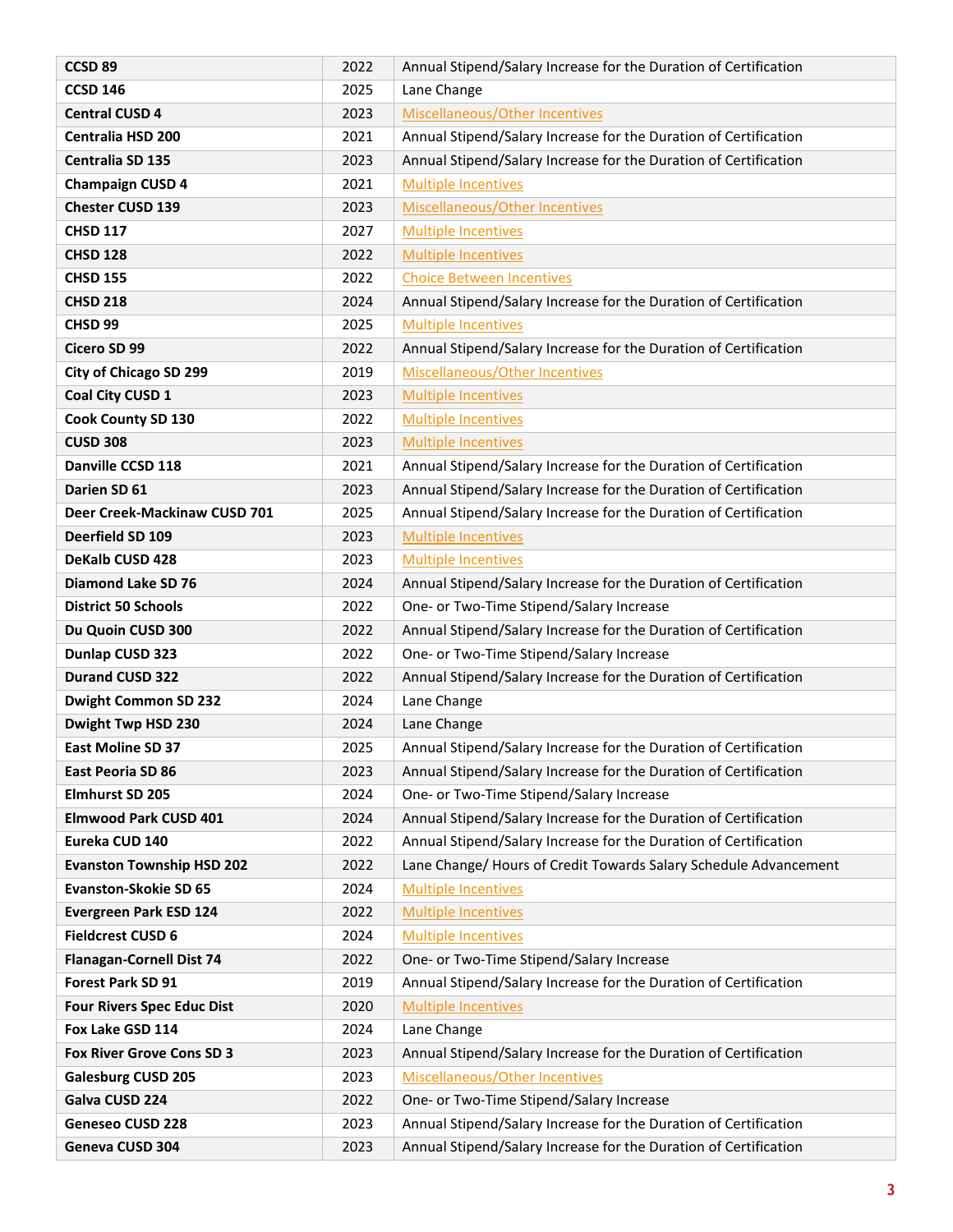| <b>Genoa Kingston CUSD 424</b>      | 2022 | Miscellaneous/Other Incentives                                     |
|-------------------------------------|------|--------------------------------------------------------------------|
| <b>Giant City CCSD 130</b>          | 2020 | <b>Multiple Incentives</b>                                         |
| Gifford CCSD 188                    | 2023 | One- or Two-Time Stipend/Salary Increase                           |
| Glencoe SD 35                       | 2024 | Annual Stipend/Salary Increase for the Duration of Certification   |
| <b>Glenview CCSD 34</b>             | 2022 | <b>Multiple Incentives</b>                                         |
| Golf ESD 67                         | 2023 | Annual Stipend/Salary Increase for the Duration of Certification   |
| Grant CHSD 124                      | 2023 | One- or Two-Time Stipend/Salary Increase                           |
| <b>Grant Park CUSD 6</b>            | 2024 | One- or Two-Time Stipend/Salary Increase                           |
| Grayslake CCSD 46                   | 2022 | One- or Two-Time Stipend/Salary Increase                           |
| <b>Grundy County Spec Educ Coop</b> | 2022 | One- or Two-Time Stipend/Salary Increase                           |
| Harlem UD 122                       | 2022 | <b>Multiple Incentives</b>                                         |
| <b>Harmony Emge SD 175</b>          | 2024 | All/Some Funding for National Board Certification Paid by District |
| <b>Harrison SD 36</b>               | 2023 | One- or Two-Time Stipend/Salary Increase                           |
| <b>Harvard CUSD 50</b>              | 2022 | Miscellaneous/Other Incentives                                     |
| Harvey SD 152                       | 2020 | One- or Two-Time Stipend/Salary Increase                           |
| <b>Hawthorn CCSD 73</b>             | 2025 | Lane Change                                                        |
| <b>Henry-Senachwine CUSD 5</b>      | 2022 | Annual Stipend/Salary Increase for the Duration of Certification   |
| <b>Herrin CUSD 4</b>                | 2024 | Annual Stipend/Salary Increase for the Duration of Certification   |
| <b>Herscher CUSD 2</b>              | 2025 | <b>Multiple Incentives</b>                                         |
| <b>Highland CUSD 5</b>              | 2025 | Annual Stipend/Salary Increase for the Duration of Certification   |
| <b>Hillsboro CUSD 3</b>             | 2024 | <b>Multiple Incentives</b>                                         |
| Hinsdale CCSD 181                   | 2023 | One- or Two-Time Stipend/Salary Increase                           |
| <b>Hinsdale Twp HSD 86</b>          | 2022 | Annual Stipend/Salary Increase for the Duration of Certification   |
| Homer CCSD 33C                      | 2024 | One- or Two-Time Stipend/Salary Increase                           |
| Homewood SD 153                     | 2022 | Annual Stipend/Salary Increase for the Duration of Certification   |
| Hononegah CHD 207                   | 2024 | One- or Two-Time Stipend/Salary Increase                           |
| Hoover-Schrum Memorial SD 157       | 2024 | Annual Stipend/Salary Increase for the Duration of Certification   |
| Huntley CSD 158                     | 2024 | Annual Stipend/Salary Increase for the Duration of Certification   |
| Illini Bluffs CUSD 327              | 2022 | <b>Multiple Incentives</b>                                         |
| <b>Illinois Valley CUD 321</b>      | 2024 | One- or Two-Time Stipend/Salary Increase                           |
| <b>Indian Prairie CUSD 204</b>      | 2026 | Annual Stipend/Salary Increase for the Duration of Certification   |
| <b>Indian Springs SD 109</b>        | 2024 | Annual Stipend/Salary Increase for the Duration of Certification   |
| <b>Iroquois West CUSD 10</b>        | 2023 | <b>Graduate Credit</b>                                             |
| Itasca SD 10                        | 2023 | One- or Two-Time Stipend/Salary Increase                           |
| <b>Jasper County CUD 1</b>          | 2021 | Hours of Credit Towards Salary Schedule Advancement                |
| <b>Kaneland CUSD 302</b>            | 2024 | Miscellaneous/Other Incentives                                     |
| Kankakee SD 111                     | 2022 | Annual Stipend/Salary Increase for the Duration of Certification   |
| Keeneyville SD 20                   | 2022 | Annual Stipend/Salary Increase for the Duration of Certification   |
| Kenilworth SD 38                    | 2024 | Annual Stipend/Salary Increase for the Duration of Certification   |
| Knoxville CUSD 202                  | 2022 | <b>Multiple Incentives</b>                                         |
| La Grange SD 102                    | 2022 | Miscellaneous/Other Incentives                                     |
| La Grange SD 105 South              | 2025 | One- or Two-Time Stipend/Salary Increase                           |
| Lake Forest SD 67                   | 2025 | <b>Multiple Incentives</b>                                         |
| <b>Lexington CUSD 7</b>             | 2024 | One- or Two-Time Stipend/Salary Increase                           |
| Leyden CHSD 212                     | 2023 | Annual Stipend/Salary Increase for the Duration of Certification   |
| <b>Limestone CHSD 310</b>           | 2023 | One- or Two-Time Stipend/Salary Increase                           |
| Lincolnwood SD 74                   | 2025 | <b>Multiple Incentives</b>                                         |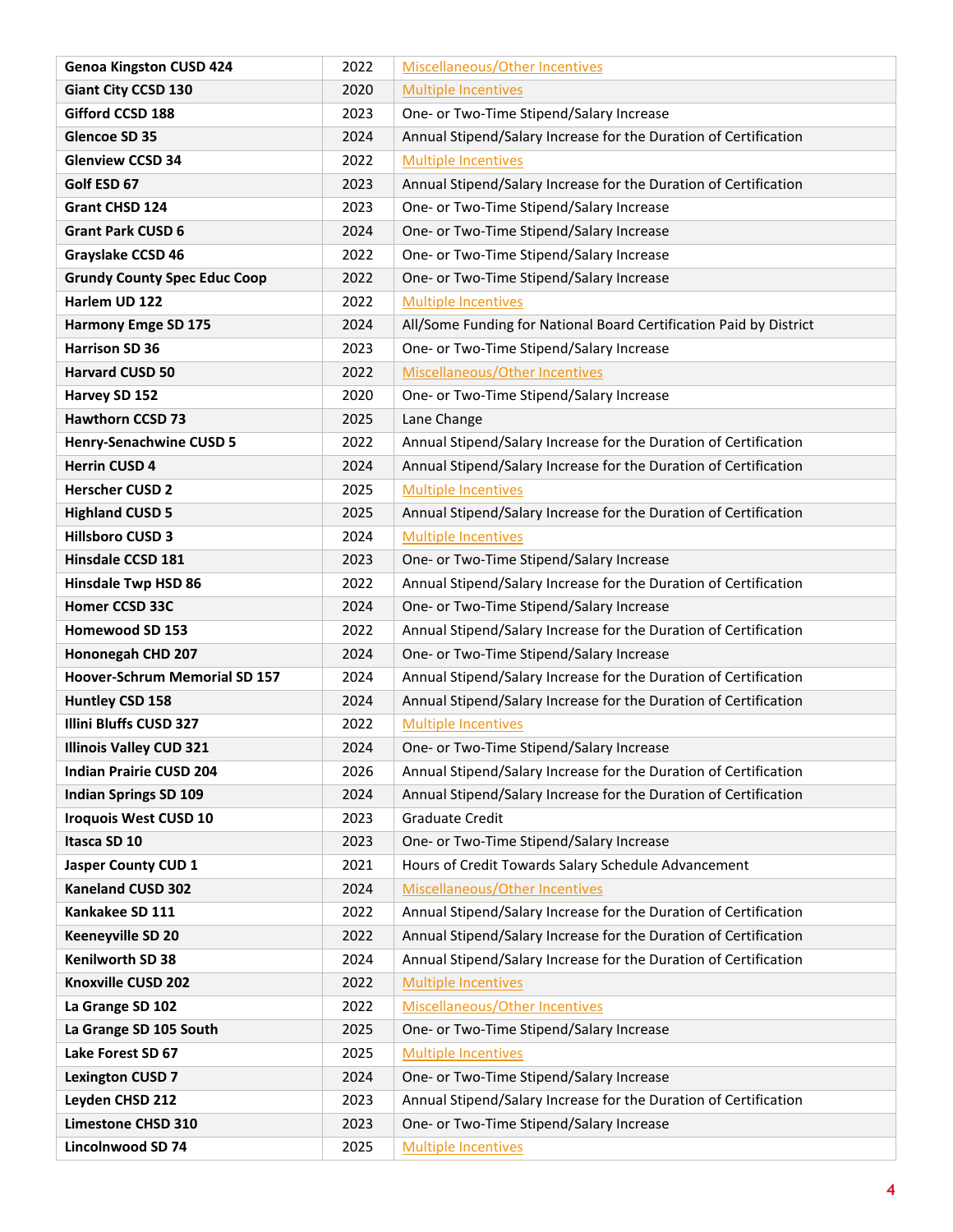| Lisle CUSD 202                             | 2022         | Annual Stipend/Salary Increase for the Duration of Certification                |
|--------------------------------------------|--------------|---------------------------------------------------------------------------------|
| Litchfield CUSD 12                         | 2025         | Hours of Credit Towards Salary Schedule Advancement                             |
| Lockport SD 91                             | 2022         | <b>Multiple Incentives</b>                                                      |
| <b>Lombard SD 44</b>                       | 2026         | Annual Stipend/Salary Increase for the Duration of Certification                |
| Lowpoint-Washburn CUSD 21                  | 2024         | Annual Stipend/Salary Increase for the Duration of Certification                |
| Maercker SD 60                             | 2022         | Annual Stipend/Salary Increase for the Duration of Certification                |
| <b>Mahomet-Seymour CUSD 3</b>              | 2022         | Annual Stipend/Salary Increase for the Duration of Certification                |
| <b>Maine Township HSD 207</b>              | 2024         | Miscellaneous/Other Incentives                                                  |
| <b>Mannheim SD 83</b>                      | 2022         | Annual Stipend/Salary Increase for the Duration of Certification                |
| Marengo CHSD 154                           | 2023         | <b>Multiple Incentives</b>                                                      |
| <b>Marquardt SD 15</b>                     | 2022         | One- or Two-Time Stipend/Salary Increase                                        |
| Massac UD 1                                | 2024         | Annual Stipend/Salary Increase for the Duration of Certification                |
| <b>Mattoon CUSD 2</b>                      | 2024         | Annual Stipend/Salary Increase for the Duration of Certification                |
| <b>McHenry CCSD 15</b>                     | 2027         | One- or Two-Time Stipend/Salary Increase                                        |
| <b>McHenry CHSD 156</b>                    | 2023         | Annual Stipend/Salary Increase for the Duration of Certification                |
| <b>Mercer County School District 404</b>   | 2022         | All/Some Funding for National Board Certification Paid by District              |
| <b>Meridian CUSD 15</b>                    | 2024         | Miscellaneous/Other Incentives                                                  |
| Minooka CHSD 111                           | 2023         | Annual Stipend/Salary Increase for the Duration of Certification                |
| <b>Monmouth-Roseville CUSD 238</b>         | 2025         | One- or Two-Time Stipend/Salary Increase                                        |
| <b>Monticello CUSD 25</b>                  | 2022         | All/Some Funding for National Board Certification Paid by District              |
| Morris CHSD 101                            | 2023         | Annual Stipend/Salary Increase for the Duration of Certification                |
| <b>Morrison CUSD 6</b>                     | 2024         | All/Some Funding for National Board Certification Paid by District              |
| <b>Morrisonville CUSD 1</b>                | 2023         | Annual Stipend/Salary Increase for the Duration of Certification                |
| <b>Morton CUSD 709</b>                     | 2024         | All/Some Funding for National Board Certification Paid by District              |
| <b>Morton Grove SD 70</b>                  | 2024         | One- or Two-Time Stipend/Salary Increase                                        |
| <b>Mount Olive CUSD 5</b>                  | 2024         | Miscellaneous/Other Incentives                                                  |
| Mt Vernon Twp HSD 201                      | 2024         | Annual Stipend/Salary Increase for the Duration of Certification                |
| <b>Mundelein ESD 75</b>                    | 2022         | Hours of Credit Towards Salary Schedule Advancement                             |
| <b>Naperville CUSD 203</b>                 | 2025         | Miscellaneous/Other Incentives                                                  |
| <b>Nashville CHSD 99</b>                   | 2024         | Annual Stipend/Salary Increase for the Duration of Certification                |
| <b>New Simpson Hill SD 32</b>              | 2024         | Miscellaneous/Other Incentives                                                  |
| <b>Niles Twp District for Spec Educ</b>    | 2023         | <b>Multiple Incentives</b>                                                      |
| North Boone CUSD 200                       | 2025         | Annual Stipend/Salary Increase for the Duration of Certification                |
| North Chicago SD 187<br>North Palos SD 117 | 2024<br>2023 | Lane Change<br>Annual Stipend/Salary Increase for the Duration of Certification |
| North Pekin & Marquette Hght SD 102        | 2022         | <b>Multiple Incentives</b>                                                      |
| <b>Northwestern CUSD 2</b>                 | 2022         | <b>Multiple Incentives</b>                                                      |
| O Fallon Twp HSD 203                       | 2023         | <b>Multiple Incentives</b>                                                      |
| Oak Lawn CHSD 229                          | 2024         | Annual Stipend/Salary Increase for the Duration of Certification                |
| Oak Lawn-Hometown SD 123                   | 2025         | One- or Two-Time Stipend/Salary Increase                                        |
| Oak Park ESD 97                            | 2022         | Annual Stipend/Salary Increase for the Duration of Certification                |
| <b>Oblong CUSD 4</b>                       | 2024         | Annual Stipend/Salary Increase for the Duration of Certification                |
| Olympia CUSD 16                            | 2022         | Annual Stipend/Salary Increase for the Duration of Certification                |
| Oregon CUSD 220                            | 2023         | Annual Stipend/Salary Increase for the Duration of Certification                |
| Orion CUSD 223                             | 2026         | <b>Multiple Incentives</b>                                                      |
| Palatine CCSD 15                           | 2026         | Annual Stipend/Salary Increase for the Duration of Certification                |
| <b>Palestine CUSD 3</b>                    | 2026         | Lane Change                                                                     |
|                                            |              |                                                                                 |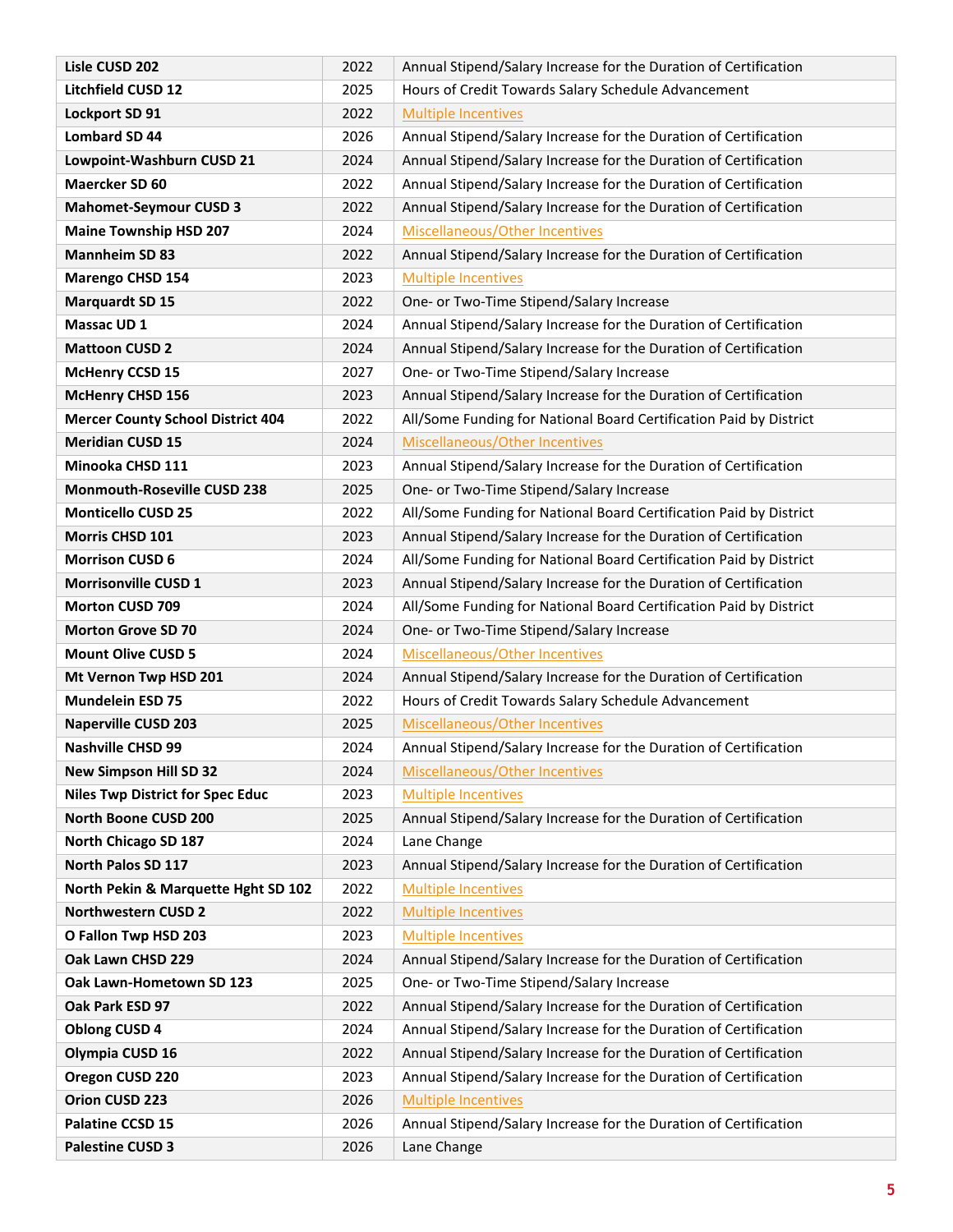| Pana CUSD 8                                                       | 2024         | <b>Multiple Incentives</b>                                                                                                           |
|-------------------------------------------------------------------|--------------|--------------------------------------------------------------------------------------------------------------------------------------|
| Park Ridge CCSD 64                                                | 2026         | Annual Stipend/Salary Increase for the Duration of Certification                                                                     |
| Pawnee CUSD 11                                                    | 2024         | Annual Stipend/Salary Increase for the Duration of Certification                                                                     |
| Paxton-Buckley-Loda CUD 10                                        | 2025         | Annual Stipend/Salary Increase for the Duration of Certification                                                                     |
| Payson CUSD 1                                                     | 2026         | All/Some Funding for National Board Certification Paid by District                                                                   |
| <b>Pecatonica CUSD 321</b>                                        | 2022         | Annual Stipend/Salary Increase for the Duration of Certification                                                                     |
| Pekin CSD 303                                                     | 2024         | All/Some Funding for National Board Certification Paid by District                                                                   |
| Pennoyer SD 79                                                    | 2024         | <b>Multiple Incentives</b>                                                                                                           |
| Peoria SD 150                                                     | 2022         | Annual Stipend/Salary Increase for the Duration of Certification                                                                     |
| Peru ESD 124                                                      | 2024         | <b>Multiple Incentives</b>                                                                                                           |
| <b>Pikeland CUSD 10</b>                                           | 2024         | One- or Two-Time Stipend/Salary Increase                                                                                             |
| <b>Plainfield SD 202</b>                                          | 2025         | One- or Two-Time Stipend/Salary Increase                                                                                             |
| Plano CUSD 88                                                     | 2025         | Miscellaneous/Other Incentives                                                                                                       |
| <b>Pleasantdale SD 107</b>                                        | 2022         | Miscellaneous/Other Incentives                                                                                                       |
| <b>Pontiac CCSD 429</b>                                           | 2021         | Annual Stipend/Salary Increase for the Duration of Certification                                                                     |
| Pontiac Twp HSD 90                                                | 2024         | One- or Two-Time Stipend/Salary Increase                                                                                             |
| Posen-Robbins ESD 143-5                                           | 2022         | Annual Stipend/Salary Increase for the Duration of Certification                                                                     |
| <b>Potomac CUSD 10</b>                                            | 2024         | Annual Stipend/Salary Increase for the Duration of Certification                                                                     |
| <b>Prairie-Hills ESD 144</b>                                      | 2023         | One- or Two-Time Stipend/Salary Increase                                                                                             |
| <b>Putnam County CUSD 535</b>                                     | 2023         | <b>Multiple Incentives</b>                                                                                                           |
| Quincy SD 172                                                     | 2025         | Miscellaneous/Other Incentives                                                                                                       |
| Raccoon CSD 1                                                     | 2025         | One- or Two-Time Stipend/Salary Increase                                                                                             |
| Ramsey CUSD 204                                                   | 2023         | One- or Two-Time Stipend/Salary Increase                                                                                             |
| <b>Rantoul Township HSD 193</b>                                   | 2023         | Annual Stipend/Salary Increase for the Duration of Certification                                                                     |
| <b>Reavis Twp HSD 220</b>                                         | 2025         | Annual Stipend/Salary Increase for the Duration of Certification                                                                     |
| Red Bud CUSD 132                                                  | 2023         | Miscellaneous/Other Incentives                                                                                                       |
| Reed Custer CUSD 255U                                             | 2027         | Annual Stipend/Salary Increase for the Duration of Certification                                                                     |
| Rich Twp HSD 227                                                  | 2023         | One- or Two-Time Stipend/Salary Increase                                                                                             |
| <b>Richland GSD 88A</b>                                           | 2022         | Annual Stipend/Salary Increase for the Duration of Certification                                                                     |
| <b>Ridgewood CHSD 234</b>                                         | 2026         | <b>Multiple Incentives</b>                                                                                                           |
| <b>Riverside SD 96</b>                                            | 2025         | <b>Multiple Incentives</b>                                                                                                           |
| <b>Riverside-Brookfield Twp SD 208</b><br><b>Riverview CCSD 2</b> | 2025<br>2023 | Annual Stipend/Salary Increase for the Duration of Certification<br>Annual Stipend/Salary Increase for the Duration of Certification |
| Roanoke Benson CUSD 60                                            | 2022         | All/Some Funding for National Board Certification Paid by District                                                                   |
| <b>Robinson CUSD 2</b>                                            | 2024         | Hours of Credit Towards Salary Schedule Advancement                                                                                  |
| <b>Rochester CUSD 3A</b>                                          | 2025         | Annual Stipend/Salary Increase for the Duration of Certification                                                                     |
| <b>Rock Island SD 41</b>                                          | 2024         | <b>Multiple Incentives</b>                                                                                                           |
| Roselle SD 12                                                     | 2023         | Hours of Credit Towards Salary Schedule Advancement                                                                                  |
| Roxana CUSD 1                                                     | 2022         | Hours of Credit Towards Salary Schedule Advancement                                                                                  |
| Salem CHSD 600                                                    | 2022         | One- or Two-Time Stipend/Salary Increase                                                                                             |
| Sandwich CUSD 430                                                 | 2023         | Lane Change                                                                                                                          |
| <b>Sangamon Valley CUSD 9</b>                                     | 2022         | Annual Stipend/Salary Increase for the Duration of Certification                                                                     |
| <b>Schiller Park SD 81</b>                                        | 2026         | <b>Multiple Incentives</b>                                                                                                           |
| <b>SD U-46</b>                                                    | 2022         | <b>Graduate Credit</b>                                                                                                               |
| Serena CUSD 2                                                     | 2023         | Lane Change                                                                                                                          |
| <b>Shiloh Village SD 85</b>                                       | 2024         | One- or Two-Time Stipend/Salary Increase                                                                                             |
| Skokie SD 68                                                      | 2026         | <b>Multiple Incentives</b>                                                                                                           |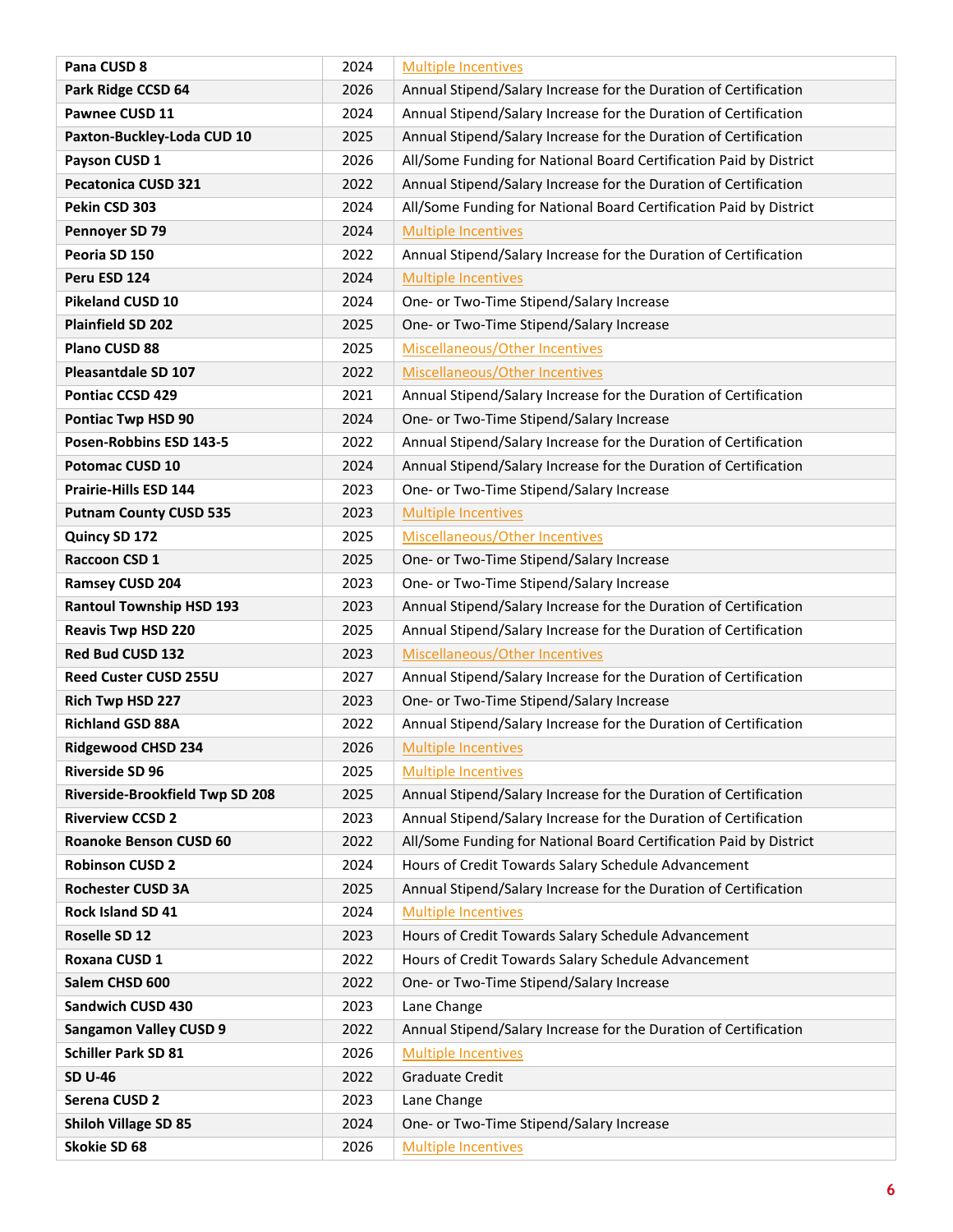| Skokie SD 69                                              | 2023         | <b>Multiple Incentives</b>                                                                                   |
|-----------------------------------------------------------|--------------|--------------------------------------------------------------------------------------------------------------|
| Skokie SD 73-5                                            | 2022         | <b>Choice Between Incentives</b>                                                                             |
| <b>Somonauk CUSD 432</b>                                  | 2022         | Annual Stipend/Salary Increase for the Duration of Certification                                             |
| South Central CUD 401                                     | 2023         | Annual Stipend/Salary Increase for the Duration of Certification                                             |
| South Holland SD 151                                      | 2022         | <b>Multiple Incentives</b>                                                                                   |
| Spec Educ Dist Lake County/Sedol                          | 2022         | Annual Stipend/Salary Increase for the Duration of Certification                                             |
| Spoon River Valley CUSD 4                                 | 2023         | All/Some Funding for National Board Certification Paid by District                                           |
| <b>St Charles CUSD 303</b>                                | 2023         | Lane Change                                                                                                  |
| St Elmo CUSD 202                                          | 2023         | One- or Two-Time Stipend/Salary Increase                                                                     |
| St Joseph Ogden CHSD 305                                  | 2024         | Annual Stipend/Salary Increase for the Duration of Certification                                             |
| <b>Sterling CUSD 5</b>                                    | 2026         | Miscellaneous/Other Incentives                                                                               |
| <b>Sullivan CUSD 300</b>                                  | 2021         | One- or Two-Time Stipend/Salary Increase                                                                     |
| Sunnybrook SD 171                                         | 2023         | Annual Stipend/Salary Increase for the Duration of Certification                                             |
| <b>Sunset Ridge SD 29</b>                                 | 2024         | One- or Two-Time Stipend/Salary Increase                                                                     |
| <b>Taylorville CUSD 3</b>                                 | 2023         | Annual Stipend/Salary Increase for the Duration of Certification                                             |
| Township HSD 211                                          | 2024         | Annual Stipend/Salary Increase for the Duration of Certification                                             |
| Township HSD 214                                          | 2024         | <b>Multiple Incentives</b>                                                                                   |
| <b>Tremont CUSD 702</b>                                   | 2023         | Annual Stipend/Salary Increase for the Duration of Certification                                             |
| <b>Triad CUSD 2</b>                                       | 2023         | Annual Stipend/Salary Increase for the Duration of Certification                                             |
| Tri Valley CUSD 3                                         | 2025         | Annual Stipend/Salary Increase for the Duration of Certification                                             |
| <b>Trico CUSD 176</b>                                     | 2024         | One- or Two-Time Stipend/Salary Increase                                                                     |
| Tuscola CUSD 301                                          | 2022         | All/Some Funding for National Board Certification Paid by District                                           |
| <b>Unity Point CCSD 140</b>                               | 2022         | Annual Stipend/Salary Increase for the Duration of Certification                                             |
| Urbana SD 116                                             | 2023         | Annual Stipend/Salary Increase for the Duration of Certification                                             |
| Valley View CUSD 365U                                     | 2021         | <b>Choice Between Incentives</b>                                                                             |
| <b>Vermillion Assoc for Spec Educ</b>                     | 2023         | Annual Stipend/Salary Increase for the Duration of Certification                                             |
| <b>Waltham CCSD 185</b>                                   | 2024         | One- or Two-Time Stipend/Salary Increase                                                                     |
| <b>Washington SD 52</b>                                   | 2022         | All/Some Funding for National Board Certification Paid by District                                           |
| <b>Waterloo CUSD 5</b>                                    | 2024         | Annual Stipend/Salary Increase for the Duration of Certification                                             |
| <b>Waukegan CUSD 60</b>                                   | 2023         | Annual Stipend/Salary Increase for the Duration of Certification                                             |
| <b>Waverly CUSD 6</b>                                     | 2020         | <b>Multiple Incentives</b>                                                                                   |
| <b>West Aurora USD 129</b>                                | 2023         | <b>Choice Between Incentives</b>                                                                             |
| <b>West Carroll CUSD 314</b>                              | 2025         | Annual Stipend/Salary Increase for the Duration of Certification                                             |
| <b>West Central CUSD 235</b>                              | 2024         | One- or Two-Time Stipend/Salary Increase                                                                     |
| <b>Western CUSD 12</b>                                    | 2025<br>2024 | Annual Stipend/Salary Increase for the Duration of Certification                                             |
| <b>Western Springs SD 101</b><br><b>Will County SD 92</b> | 2023         | Annual Stipend/Salary Increase for the Duration of Certification<br>One- or Two-Time Stipend/Salary Increase |
| <b>Willow Springs SD 108</b>                              | 2023         | One- or Two-Time Stipend/Salary Increase                                                                     |
| Wilmette SD 39                                            | 2023         | <b>Multiple Incentives</b>                                                                                   |
| Wilmington CUSD 209U                                      | 2021         | <b>Choice Between Incentives</b>                                                                             |
| <b>Winnebago CUSD 323</b>                                 | 2024         | Annual Stipend/Salary Increase for the Duration of Certification                                             |
| <b>Winthrop Harbor SD 1</b>                               | 2023         | One- or Two-Time Stipend/Salary Increase                                                                     |
| Wood Dale SD 7                                            | 2023         | Annual Stipend/Salary Increase for the Duration of Certification                                             |
| <b>Wood River-Hartford ESD 15</b>                         | 2025         | One- or Two-Time Stipend/Salary Increase                                                                     |
| <b>Woodland CCSD 50</b>                                   | 2022         | Lane Change                                                                                                  |
| <b>Woodland CUSD 5</b>                                    | 2022         | One- or Two-Time Stipend/Salary Increase                                                                     |
| <b>Woodridge SD 68</b>                                    | 2024         | Annual Stipend/Salary Increase for the Duration of Certification                                             |
|                                                           |              |                                                                                                              |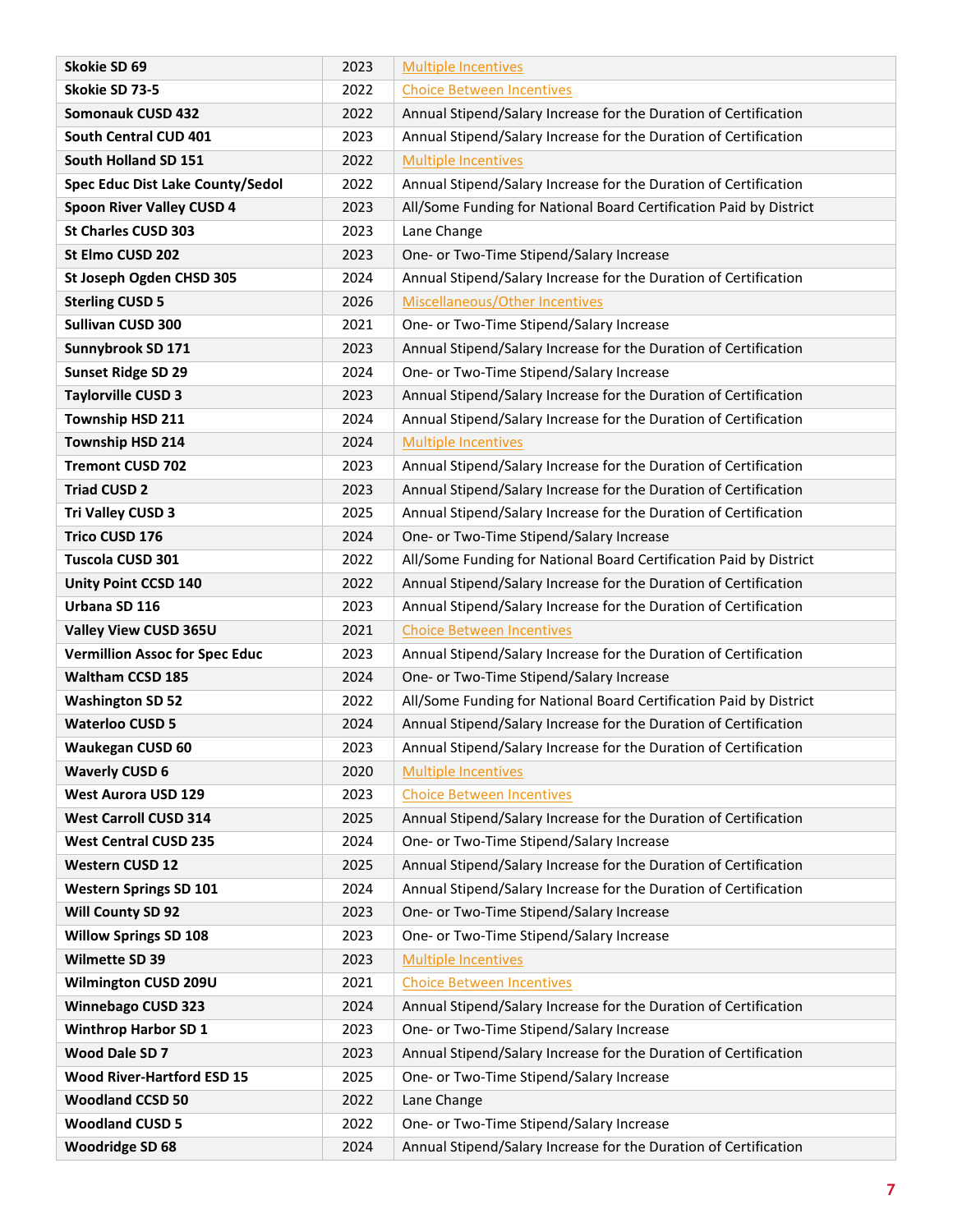<span id="page-9-0"></span>

| 115<br>Yorkville<br>. IF<br>ÐЦ<br>--- | .<br>,,<br>----<br>____ |  |
|---------------------------------------|-------------------------|--|
|                                       |                         |  |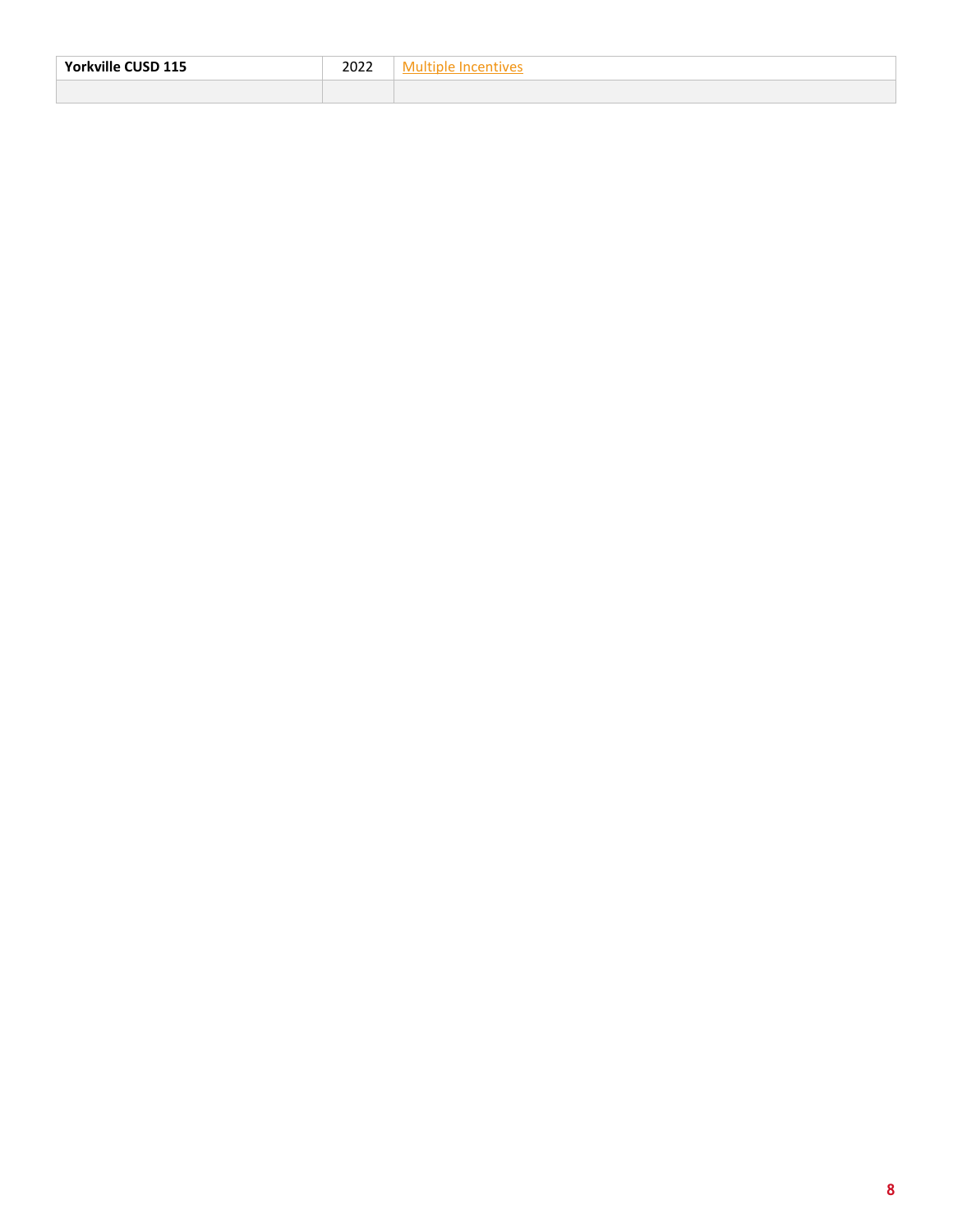## <span id="page-10-0"></span>**Choice Between Incentives**

The following districts and facilities give teachers a choice between National Board certification incentives. Current contract incentive language where available by district and facility is listed below.

#### **CHSD 155**

Acquisition of National Board Teacher Certification (NBCT) will be acknowledged by awarding 15 hours of graduate course credit toward salary lane advancement. Association members at MS+60, who acquire NBCT and, therefore are not eligible for further advancement on the salary schedule, will be granted a one-time payment of \$2000 in lieu of the aforementioned 15 hours credit. No provisions of this clause will be applied retroactively to teachers who have previously acquired NBCT.

#### **Skokie SD 73-5**

The provisions of this side letter will apply to teachers working toward or entering into a program to obtain National Board Certification. 1. Academic course work taken toward National Board Certification will either (1) count toward salary system credit, or (2) count toward earning National Board Certification per Section 3 below, but not both. Academic coursework will remain valid as long as the teacher is in the process of achieving National Board Certification. 2. Academic hours will be awarded not later than one year following achievement of Nation Board Certification. 3. Any teacher earning National Board Certification may elect a \$ 1,000, one-time non-recurring stipend in lieu of credit toward salary system movement.

#### **Valley View CUSD 365U**

The District will allocate up to \$100,000 annually to be used by National Board Certified Teachers and equivalent Related Service Providers as listed below. The budgeted allocation shall be split equally among the number of eligible Employees, in an amount not to exceed \$2,500 annually. At the request of the eligible Employee, the money may be disbursed in one or more of the following ways:

a. A stipend

b. Reimbursement for recertification costs

c. Reimbursement for attendance at the annual National Board Conference or the approved program annual conference, for the first five (5) Teachers and five (5) related service providers making this request. When electing to receive reimbursement, the Employee may receive any remaining money, in terms of the Employee's equal share of the \$100,000, as a stipend. There will be one payout date each year in June. Proof of up-to-date certification and receipts for reimbursement must be submitted by the Employee to Human Resources by June 1st, or the Employee will not be eligible for these monies.

#### **West Aurora USD 129**

The Administration recognizes the value of National Board Certification. Interested members should contact the District to determine what assistance is available. Upon completion of National Board Certification members will receive the stipend for National Board Certification as indicated on the differential index in Appendix B, unless coursework for the National Board Certification is used for lane movement on the salary schedule and in that case they will get the lane movement instead of the stipend. Members are eligible for this stipend for up to ten years. Members must renew this certification as required based upon the requirements of their original certification date. Speech Pathologists, Psychologists, and Social Workers who received the National Board Certification stipend during the 2016-2017 school year will be grandfathered and will continue to receive the stipend, as long as the certification is current. As a condition of receiving the stipend, the member agrees to stay in the district for five (5) years beginning with the 2017- 2018 school year. Any member leaving the district prior to the end of the fifth school year will be required to repay one stipend for the school year just completed. A committee made up of representatives from the AEA-W and the Administration, will meet to develop criteria for determining awarding the National Board Certification to any newly hired Speech Pathologists, Psychologists, and Social Workers starting with the 2017-2018 school year.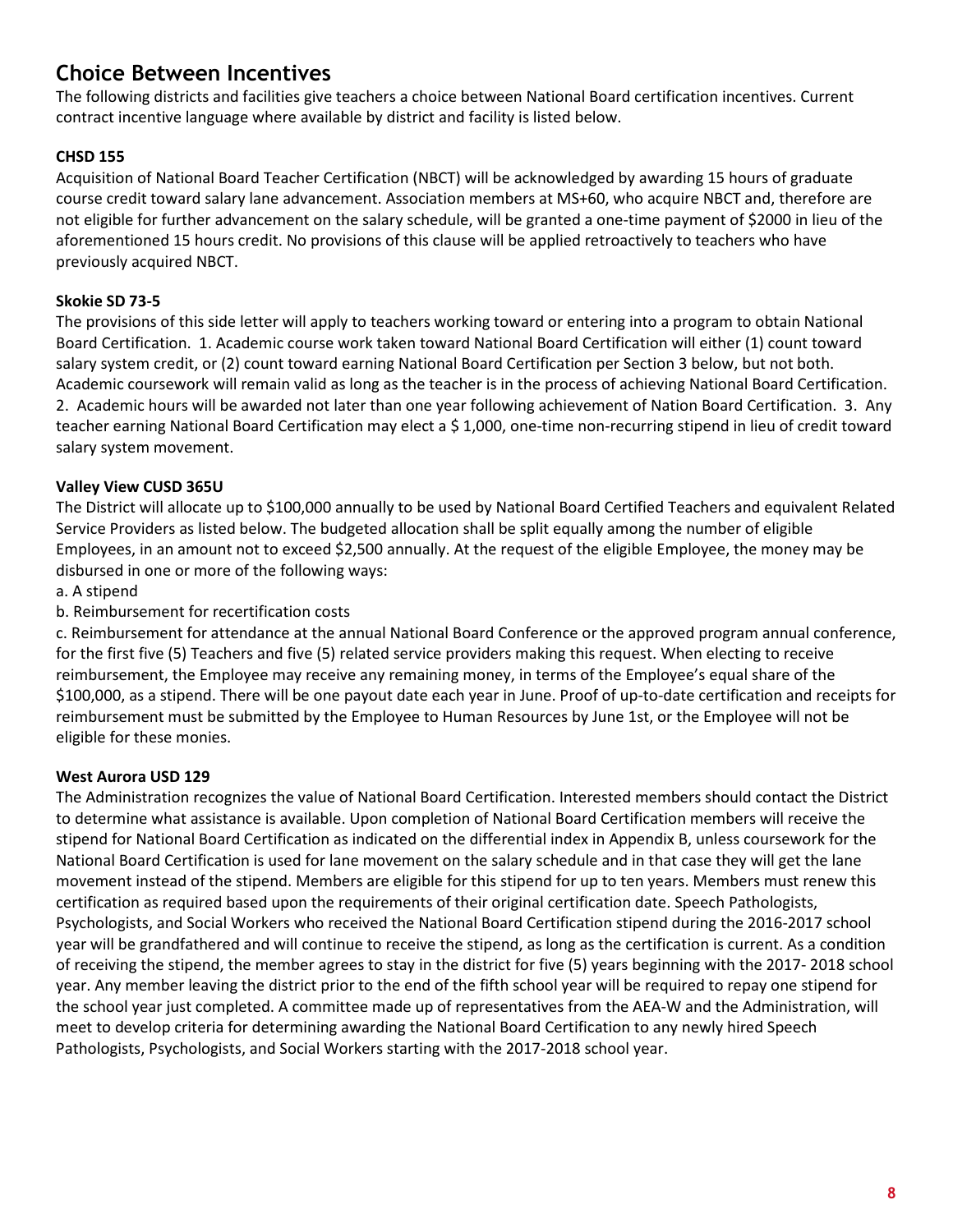#### **Wilmington CUSD 209U**

<span id="page-11-0"></span>Teachers deciding to complete the National Board Certified Teacher process will be eligible for either: 1. The District to cover registration fees, or 2. The payment of a one-time \$2500 bonus after the completion of all components and the provision of appropriate documentation to the Superintendent. If a teacher chooses to request support from the district in covering registration fees, money will be provided by the district to cover registration and enrollment fees for one component during the initial cycle (\$75 registration and \$475 enrollment fee). Teachers requesting the covering of fees must successfully pass the first component before being eligible for any coverage of fees for any of the three remaining components. If this completion occurs during the 6% pay cap, the \$2500 bonus will be paid September 15 after the employee's retirement as a post retirement bonus. Successful completion of all components and the earning of National Board Certification will also result in the movement of one lane on the salary schedule unless the completion occurs during or leading into the retirement cycle. Any teacher who is already on the MA +30 step of the salary schedule when he or she successfully completes all components of the NBC process will receive an additional \$1,000 in base salary for all years remaining after completion. There will be no horizontal movement or change in placement on the salary schedule.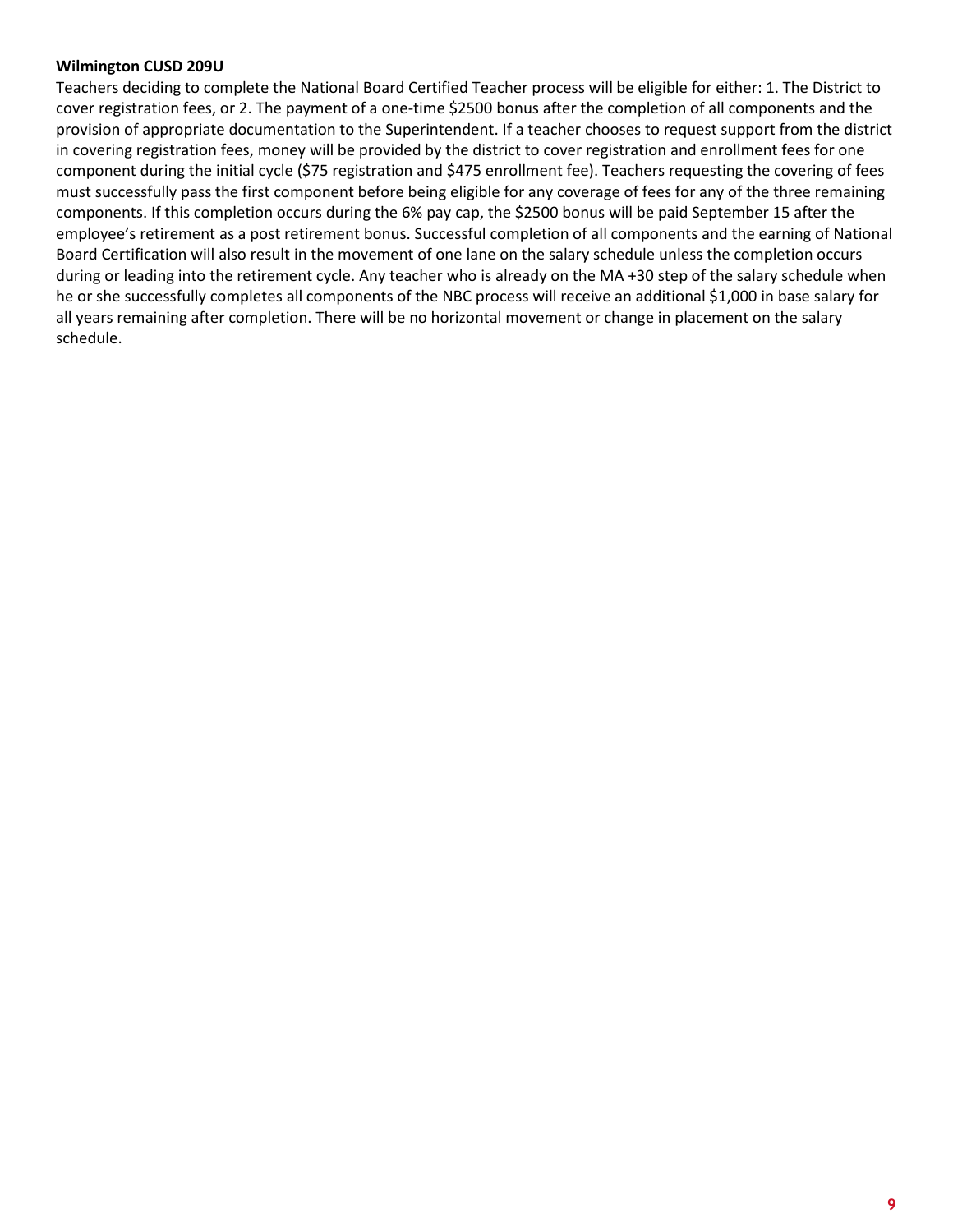## <span id="page-12-0"></span>**Miscellaneous / Other Incentives**

The following districts and facilities have miscellaneous or otherwise uncategorized incentives for National Board certification. Current contract incentive language where available by district and facility is listed below.

#### **Alden Hebron SD 19**

Possible salary schedule move requiring Superintendent approval.

#### **Antioch CCSD 34**

Possible lane movement requiring clarification and approval.

**Benjamin SD 25** Possible educational advancement requiring clarification and approval.

#### **Bremen CHSD 228**

Any teacher newly employed in the District after September 1, 1977 will require a Master's Degree and one of the following combinations to be placed on Lane #7, with the program pre-approved by the Superintendent: A total of sixty (60) hours which must include a Doctor's Degree or a second Master's Degree. A total of forty-five (45) hours and NBCT (National Board Certification of Teachers).

#### **Central CUSD 4**

Any full-time teacher who, after the attainment of tenure in the District, completes certification as a certified national teacher through the program recognized by the Illinois State Board of Education(ISBE) and achieves "Master Teacher" certification, the Board shall pay the teacher an additional \$700 upon certification to the Board of the teacher's attainment of Master Teacher. If the teacher remains a fill time teacher in the District for the next two (2) consecutive school years, the teacher shall receive \$ 700 for each year paid in the regular June District payroll check for that teacher.

#### **Chester CUSD 139**

A candidate in the process of working on their National Board Certification may take 2 release days to work on major projects or receive \$300 to help cover fees not covered by state scholarship on receipt of certification.

#### **City of Chicago SD 299**

Commencing July 1, 2016, the BOARD will pay the UNION up to a maximum of \$750,000.00 per year, no more than \$11,000.00 per candidate, for the purposes of candidate support, NBCT renewal, and program management. The program shall be open to all BOARD teachers, counselors, and librarians. For SY2015-16, the Board shall pay to the CTU the following: \$320,000 for training 40 first-time NBCT candidates; \$176,000 for 44 NBCT renewal candidates; and \$150,000 for a management fee. PART 2. INCREMENTS AND STIPENDS. 2A. National Board Certified Teachers. The BOARD shall add the amounts set forth below during the periods set forth below to the base salaries on the teacher salary schedule to teachers who are or become National Board Certified Teachers (NBCTs). Effective Date and Addition: 2019-20: \$2019; 2020-21: \$2080; 2021-22: \$2142; 2022-23: \$2217; 2023-24: \$2295.

#### **Galesburg CUSD 205**

In the event of a tie between two or more licensed teachers in a RIF situation, the following order will be used to establish the RIF order and break ties: Current National Board Certification.

#### **Genoa Kingston CUSD 424**

Teachers who attain a Master Teacher Certification while in the BA lane will move to the step in the MA lane which provides a minimum of a \$5500 increase. Teachers who attain a Master Teacher Certification while in any MA lane will move to the 2M lane. Provided all necessary approvals have been signed by the Superintendent and verification paperwork has been completed and turned in, a certified employee who earns an advanced degree or National Board Certification (and is not on a retirement track, if one exists) in addition to moving to the appropriate lane as described in Article IX, Section 8 F or in the subsequent school year as outlined in this agreement, will receive a one-time payment in the following amounts : NBC \$2,500.00. Furthermore, while in pursuit of those advanced degrees and or career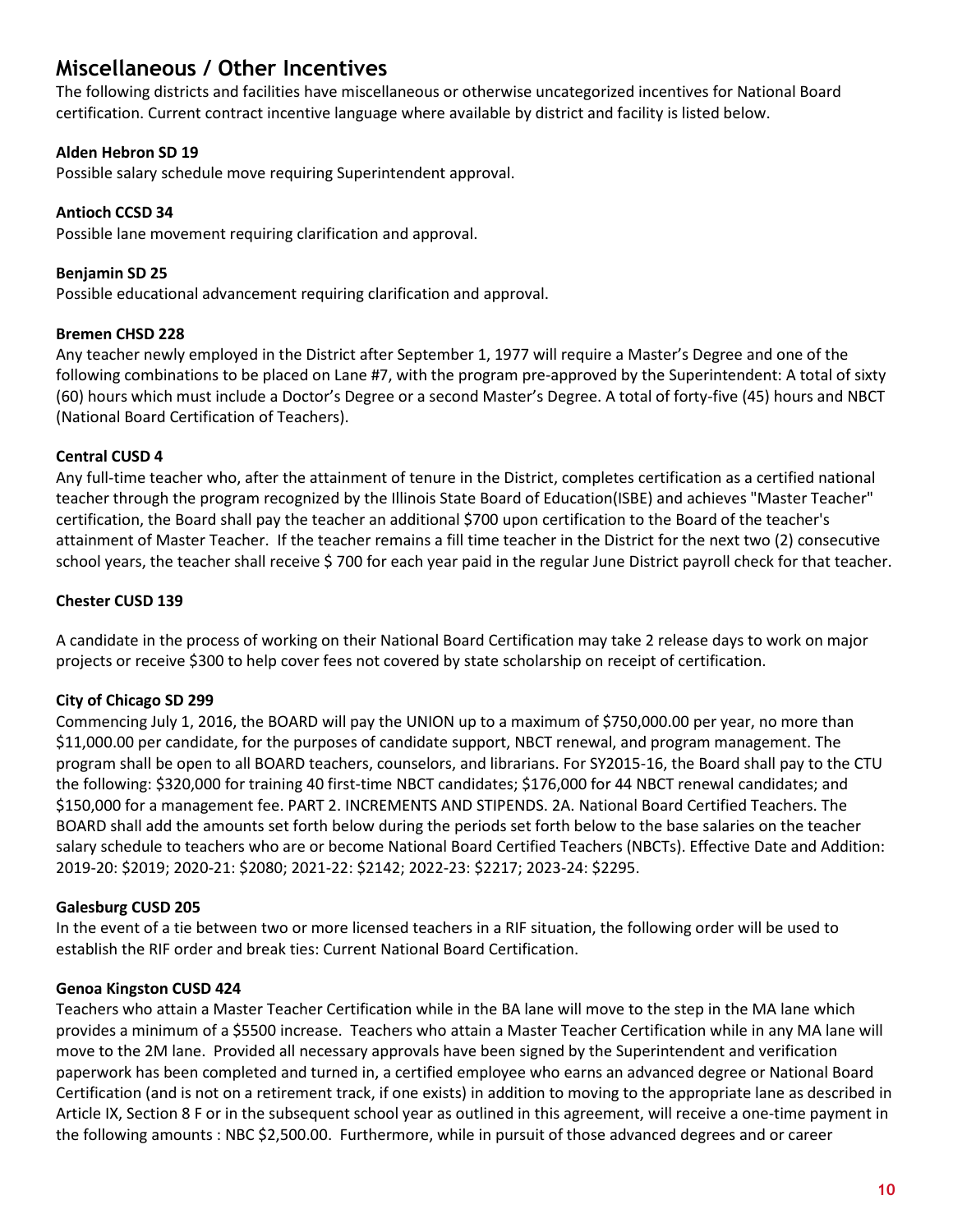enhancement education, upon achieving 15 credit hours past the current degree held, a certified employee, in addition to moving to the appropriate lane as outlined in this agreement, will receive a one-time payment of  $\frac{1}{2}$  1,000. These payments will be made in the subsequent convenient payroll (though no more than two payrolls) following verification of the achievement earned.

#### **Harvard CUSD 50**

To be eligible for reimbursement, teachers wishing to pursue National Board Certification must be employees of District 50 for at least two years prior to enrolling in a National Board Certification program. Teachers must submit proof of payment to be eligible for reimbursement. The District agrees to reimburse teachers \$1,000 per year over the course of three years for the costs of obtaining National Board Certification. Teachers who withdraw from the program before completion must return all reimbursement to the District. Teachers who receive grant money or money from other similar sources are not eligible for reimbursement by the District. Teachers completing National Board Certification and receiving reimbursement from the District in the amount of \$3,000 agree to remain as employees of District 50 for at least three full school years. Teachers who resign prior to their three-year commitment will make restitution to the District for all reimbursement received toward National Board Certification. Teachers who choose to receive graduate credit for their National Board Certification must do so through an accredited college/university. Teachers are eligible for tuition reimbursement for these credits according to the District's tuition reimbursement policy.

#### **Kaneland CUSD 302**

Professional employees completing the National Board of Professional Teaching Standards (NBPTS) requirements for certification as Master Teacher shall be paid a stipend of \$2,208 which includes TRS in that year. A stipend of \$2,208 which includes TRS shall be paid each year thereafter to professional employees securing and maintaining National Board of Professional Teaching Standards (NBPTS) certification as Master Teacher.

#### **La Grange SD 102**

The Board and the Association shall consider establishing during the term of this Agreement additional compensation for teachers who obtain National Board Certification through the National Board for Professional Teaching Standards. Consideration shall begin no later than November 15, 2018, by the Coordinating Council, with recommendations to the Leadership and Communications Council to be made no later than February 15, 2019.

#### **Maine Township HSD 207**

A. The teachers must possess an approved master's degree prior to applying for (NBPTS) certification. B. The teacher must meet all eligibility criteria as established by the NBPTS and have received a Proficient or higher performance rating on his/her most recent evaluation. C. Upon earning NBPTS certification, a teacher may elect to receive sixteen (16) professional growth units on a one-time basis or a stipend of \$1750.00 annually from the District, so long as the NBPTS certification is maintained. If more than 34 teachers elect to receive the stipend per school term, a sum of \$ 60,000 will be prorated equally among those teachers. D. Should a teacher independently (without graduate coursework) complete the process to become NBPTS certified, but not be awarded certification, that teacher will earn three (3) professional growth units upon submission of documentation that the process was completed. If the teacher eventually earns NBPTS certification, the number of professional growth units earned in (c) will be reduced such that the total earned for NBPTS certification does not exceed the number specified in (c) A teacher who elects to receive professional growth unit credit will not be paid an additional stipend specified in (c) E. Verification of NBPTS certification includes an official score report from NBPTS, a copy of the NBPTSs certificate, or an Illinois Master Teacher Certificate.

#### **Meridian CUSD 15**

In any school year that the State Board of Education completely defaults and fails to pay the "Master Teacher Stipend," regardless of the stipend's designated amount, then the School Board will pay those teachers entitled to receive the Master Teacher Stipend five-hundred dollars (\$500).

#### **Mount Olive CUSD 5**

The Board of Education agrees to pay for application fees and any additional costs not covered by the state. The Board of Education agrees to pay a stipend of \$500 for four consecutive years to any teacher who receives National Board Certification.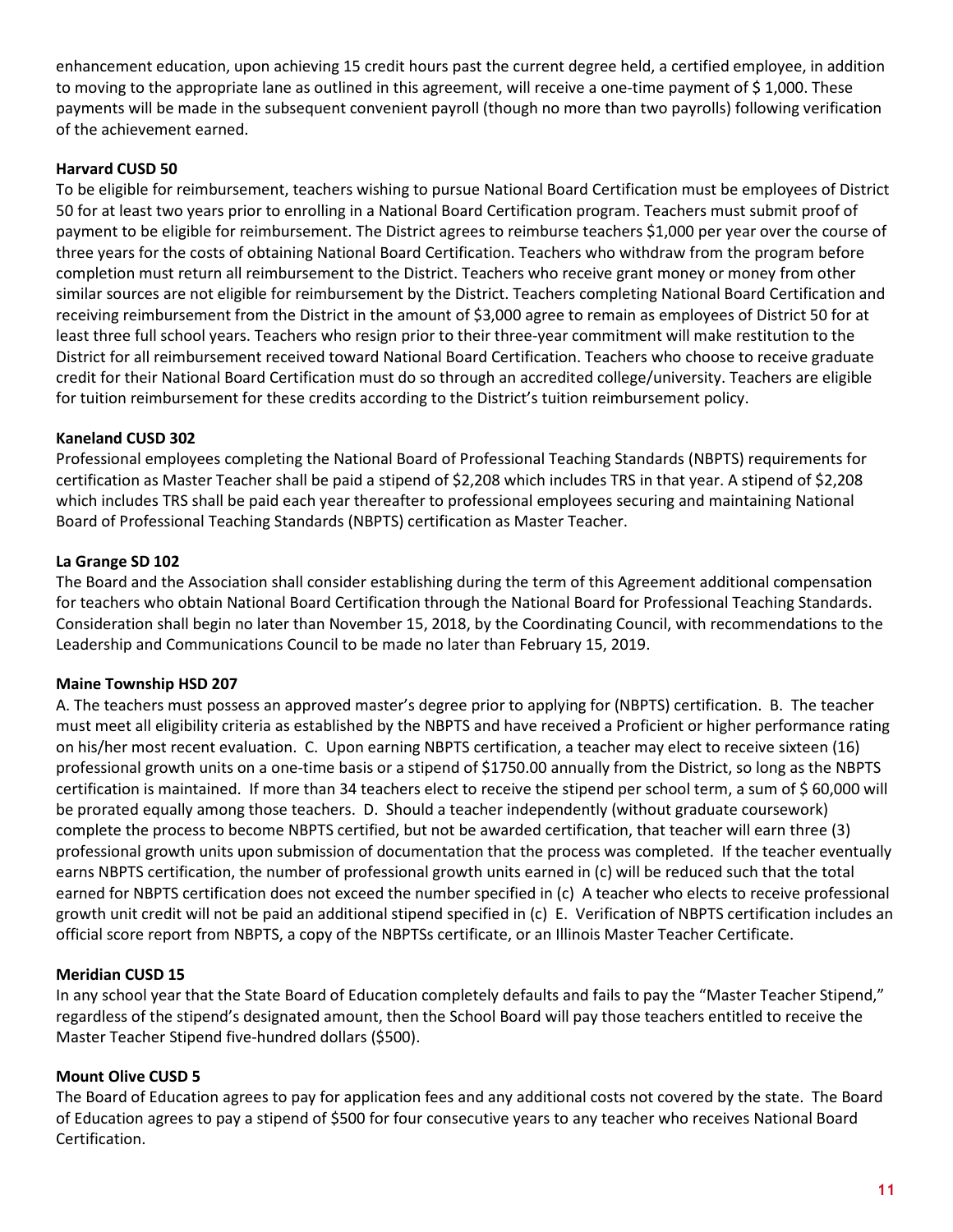#### **Naperville CUSD 203**

Educators currently holding National Board Certification shall earn the stipend amount as per Career 203 guidelines.

#### **New Simpson Hill SD 32**

As a means to encourage teachers to pursue the Master Teacher Certificate issued by the National Board for Professional Teaching Standards, the District will reimburse tuition one time, up to a maximum of \$1,500, for a maximum of one teacher per year based on seniority in the District. The selected teacher must present proof that he/she has attempted the certification process and has incurred tuition costs. In addition, a maximum of one teacher per year, based on seniority in the District, who earns the Master Teacher Certificate will receive a one-time stipend of \$3,000. A teacher will only be eligible for the tuition reimbursement and stipend one time. If more than one teacher becomes eligible for tuition reimbursement or stipend under this section of the contract in a given year, the additional teacher(s) will be paid in the first subsequent year that they are the most senior teacher eligible. Payment of the tuition reimbursement and/or stipend shall be contingent upon there being no obligation on the part of the District pursuant to The School Code, The Pension Code, or any other statute to make any payment to the Teacher Retirement System in order for the teacher to qualify for early retirement before age sixty (60) without a discount or because the teacher's salary increase exceeded the creditable earnings amount allowable by statute that would result in the a TRS penalty being imposed on the District.

#### **Plano CUSD 88**

If a member or members of the recognized professional negotiations organization desire to attend a state or national meeting, they shall/will be allowed a total of two (2) work days with pay (total number of Association leave days for the membership shall not exceed eight (8) per academic year). No other allowances will be made for financial support. The recognized Association shall be responsible for paying the cost of the substitute.

#### **Pleasantdale SD 107**

Full-time teachers attaining National Board certification through the National Board for Professional Teaching Standards will receive a \$1,000 payment each year for five (5) years assuming continuous employment.

#### **Quincy SD 172**

A Licensed Staff Member participating in initial certification or renewal certification through the National Board for Professional Teaching Standards (NBPTS) shall have two (2) leave days for the purpose of portfolio completion.

#### **Red Bud CUSD 132**

A teacher who receives certification through the National Board for Professional Teaching Standards will be granted an additional nine (9) credit hours for advancement on the salary schedule. , which salary schedule advancement will be effective at the beginning of the school year after the certification is obtained. In order to receive the additional nine (9) credit hours. the teacher must provide the Superintendent a copy of an official transcript reflecting the hours earned while participating in the national certification program.

#### **Sterling CUSD 5**

<span id="page-14-0"></span>Up to the greater of two courses/six (6) credit hours per semester taken during a Sterling Public Schools school term will be considered educational salary credit unless: a) the teacher is required to take more than two courses/six (6) credit hours per semester under either an approved program leading to National Board Certification, or the teacher's approved graduate program; or b) the teacher has the prior approval of the Superintendent, or his/her designee, to take more than two (2) courses/six (6) credit hours for educational salary credit.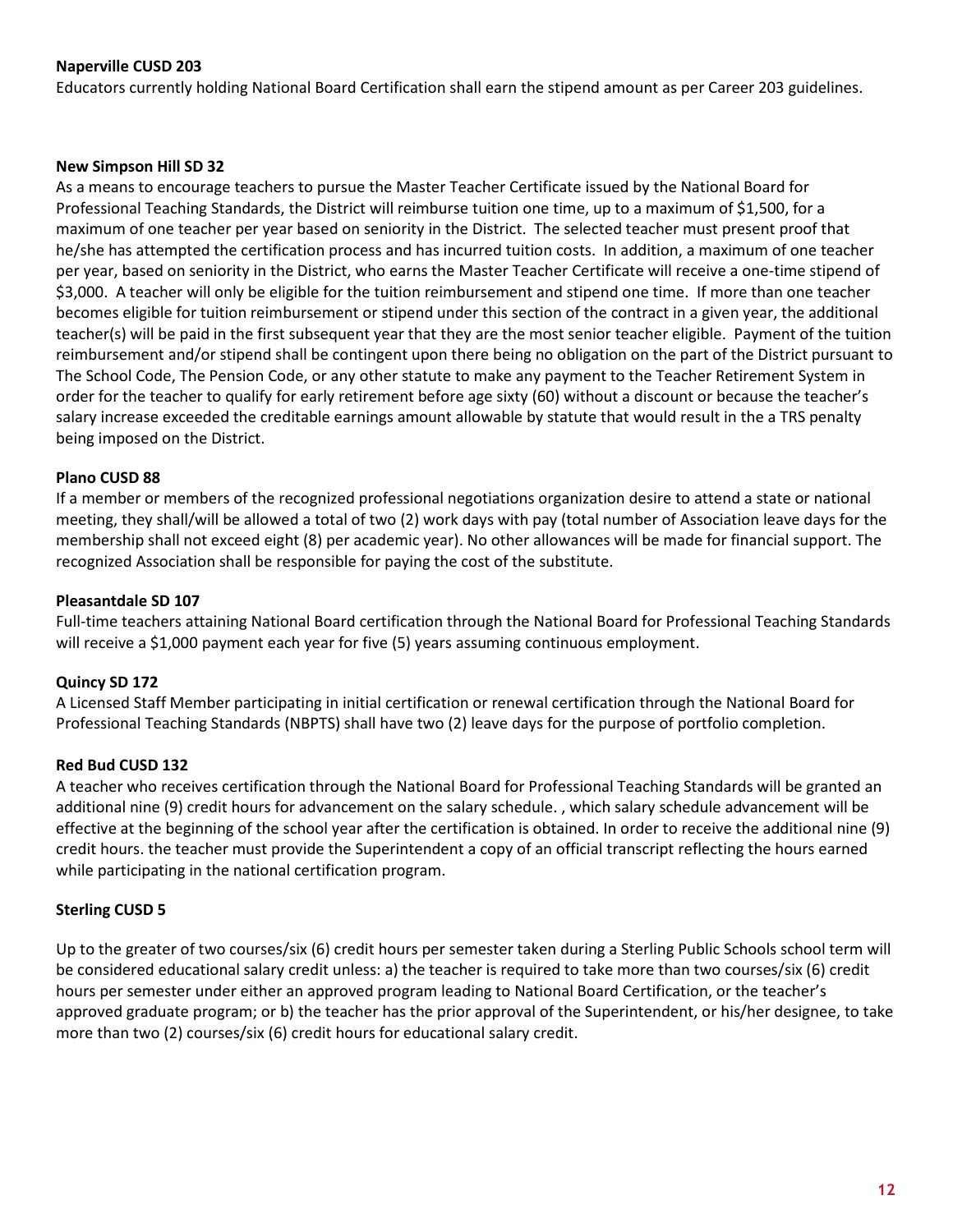## <span id="page-15-0"></span>**Multiple Incentives**

The following districts and facilities offer multiple incentives for National Board certification. Current contract incentive language where available by district and facility is listed below.

#### **Alsip-Hazelgreen-Oaklawn SD 126**

The District shall pay all fees necessary for a teacher to achieve National Board Certification. Teachers are encouraged to apply for the annual National Board for Professional Teaching Standards Candidate Fee Subsidy to help defray the costs of the program to the District. After completing the program, the National Board Certified Teacher shall receive an annual stipend of \$1000 for the first five years after certification is attained. This stipend is capped at a total of \$5,000 per teacher. Should the teacher wish to maintain his or her National Board Certified standing, the District shall pay the fees necessary for renewal, but no additional certification stipend shall be awarded.

#### **Alton CUSD 11**

Teachers achieving certification from the National Board for Professional Teaching Standards and Master Teacher Certification awarded by the Illinois Teacher Certification Board after the effective date of the 2019-2022 collective bargaining agreement shall be awarded 6 credit hours on the salary schedule and a one-time stipend of \$1,000. Teachers achieving this recognition under previous agreements will continue to receive benefits in effect at the time of their recognition.

#### **Arlington Heights SD 25**

Individuals receiving National Board Certification will receive a "once in a career" stipend of \$1,000 increment after the submission of the license to the Personnel Department. In addition, a \$6,000 pool of money will be available each fiscal year for reimbursement to staff members for National Board Teacher License application/renewal/retake fees. To be eligible for these funds, teachers should apply in writing to the Personnel Department by June 1 each year. The funds shall be allocated on a first-come, first-serve basis.

#### **Barrington CUSD 220**

National Board Credit: For tenured Teachers who are employed to work at least .6 FTE or more, who have attained National Board certification, a stipend of \$1,500 will be paid annually. Teachers who enroll in the National Board program during the period in which this Agreement is in effect will receive a reimbursement of entrance fees of up to \$1,975 per person, payable at the end of the fiscal year, with the requirement of missing no more than three (3) of the cohort meetings each year. In addition, portfolios must be successfully completed and submitted to NBCT within a twoyear cycle. No TRS payments will be made on this reimbursement amount. If more than six (6) Teachers enroll in any single school year, entrance fee reimbursement will be prorated based on \$16,000 divided by the number of Teachers who enroll during that school year. In addition, six (6) board credits will be awarded at the completion of the National Board process, and the District will pay for a support class with a trained facilitator. National Board Credit: For Teachers who have National Board Certification, a stipend of \$1,500 will be paid annually through the expiration date of this Agreement.

#### **Batavia USD 101**

If a member of the Bargaining Unit attains the National Board Professional Teaching Standards (NBPTS) designation on his/her PEL as outlined in the Illinois School Code, the District will reimburse the individual for the cost of attaining the designation. For the period of time that the individual holds the designation the following compensation schedule will be applied: Beginning of the Year End of the Year: Years 1-11: \$1,000 per year. Educators working toward a NBPTS designation shall seek approval from the Superintendent or designee before November 1, 2019, to receive compensation as specified above. Educators earning the NBPTS designation thereafter will not receive compensation.

#### **Belleville SD 118**

The Board of Education shall "sponsor" up to five (5) Licensed Employees per year for the National Board Certification Program. […] The Board of Education shall pay \$1,000.00 per year to every Licensed Employee […] who holds a current National Board Certificate.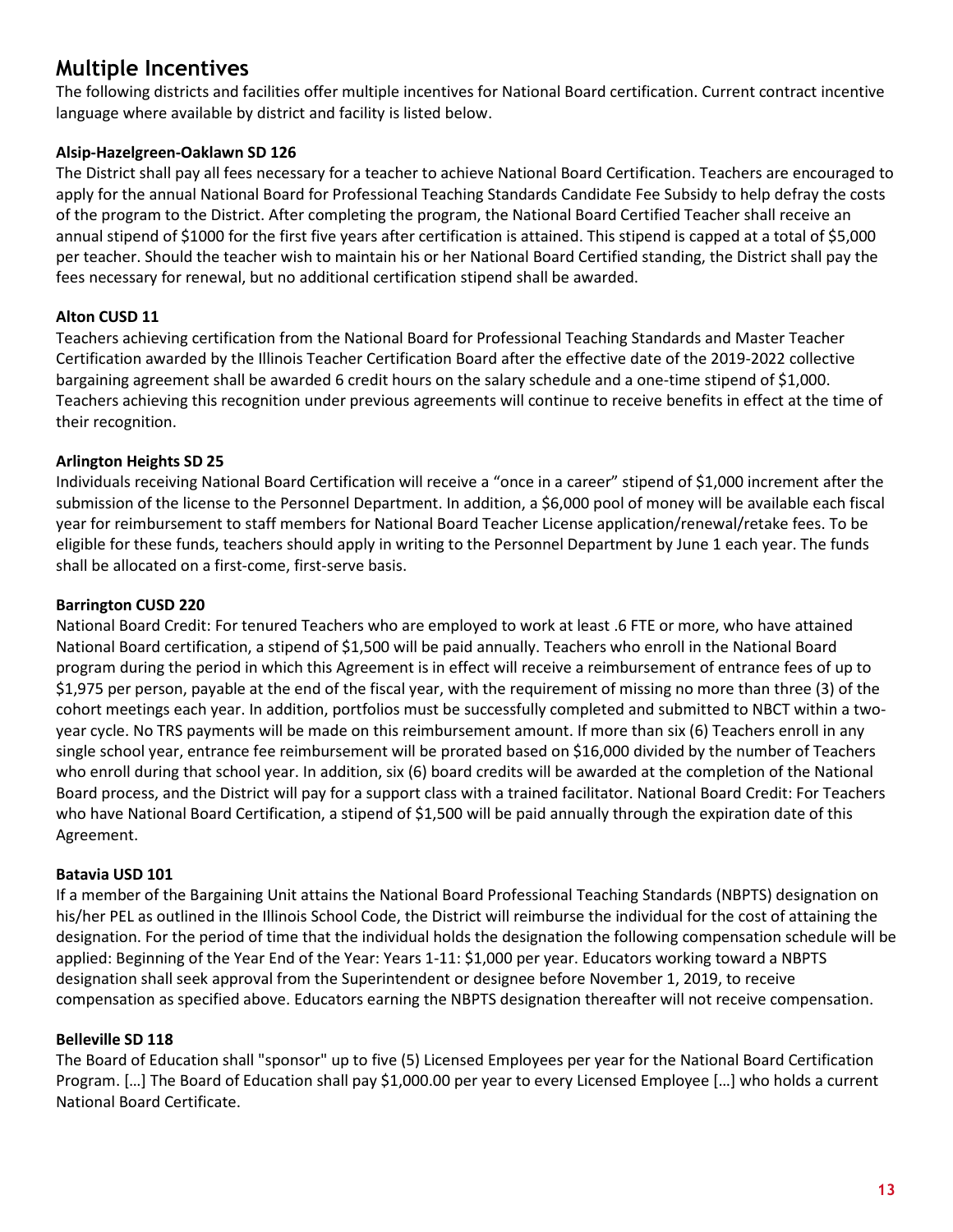#### **Bloomington SD 87**

The Employer shall pay the full cost of the fee for assessment associated with the attainment of certification by the National Board for Professional Teaching Standards and an additional stipend on Appendix B, Pay Grade 11 for an employee who submits a written application through the Illinois State Board of Education Candidate Subsidy Program on or before June 15, 2011 and achieves certification from the National Board within the normal application and approval cycle.

#### **Butler SD 53**

National Board Certification is a voluntary program that would include full course reimbursement by the District after any state or federal contribution and a \$5000 recognition payment for earning National Board Certification. The payment will be paid out after National Board Certification completion in two equal amounts over the subsequent two years. Any portion of the award that would create a TRS penalty would not be included in the award.

#### **Carlinville CUSD 1**

The District will pay \$300 toward the application fee, or the difference if a grant is received, for any teacher working toward National Board Certification. Teachers working on their National Board Certification will also be granted two extra professional leave days if required by NBPTS and approved by the superintendent.

#### **CCSD 62**

The Board shall pay a stipend to each teacher who acquires National Board Certification equal to \$1,000 per year for each year the teacher maintains such certification. At the end of the certification period, the teacher must recertify in order to continue to be eligible for the stipend. The Board shall also compensate a teacher on a one-time basis for up to \$2,000 in otherwise unreimbursed expenses incurred in acquiring National Board Certification.

#### **Champaign CUSD 4**

The Board shall pay a stipend to each teacher who acquires a National Board Certificate equal to \$1,500 per year for each year the teacher maintains such certification. At the end of the certification period, the teacher must recertify in order to continue to be eligible for the stipend. Teachers who are new hires to the District will be paid \$1,500 per year for the remaining years on his or her certificate. Subject to the receipt of funding from the State Board of Education, the District shall reimburse a teacher who acquires National Board Certification for the teacher's out-of-pocket application fees up to a maximum reimbursement of \$2500.

#### **CHSD 117**

A. Stipend: Teachers who attain National Board Certification shall receive an additional stipend of \$1,000 and one lane change per year for each year in which they hold such certification. B. Loan: Teachers who have successfully applied for and entered the National Board Certification Program are eligible to receive an interest-free loan from the District upon submitting proof of payment to the Business Office. The Business Office will reimburse the teacher the combined amount of the Initial Assessment and the Final Assessment fees and begin the payroll deduction of the loan during the next available payday. The loan shall be repaid over a two-year period in installments of equal amounts. The loan will be repaid over 48 pay periods for teachers who receive 24 pays and over 40 pay periods for teachers who receive 20 pays, in accordance to 11.17 Pay Schedule of the CBA. C. Incentive: Upon submitting proof to the Superintendent, or his/her designee, of earning a National Board Certificate, the teacher shall be reimbursed the total amount of the loan. If the teacher has completed all repayments, the District will reimburse the teacher the total amount of the loan. If the teacher is still in the process of repaying the loan, the District will reimburse to the teacher the amount of the total repayment and discontinue the payroll deduction from that point forward. D. Any employee in the MA 60 lane who then receives NBC, shall receive an additional wage amount equivalent to a 2.5% lane change.

#### **CHSD 128**

No PD credits granted. Teachers will be allotted 3 professional days to work on certification requirements. Completion of program and certification awarded. Once awarded NBCT status, the teacher will receive an annual stipend equal to 2.13 % of the base salary. The district will pay the initial fee and the balance of the assessment fee for each teacher if grant money is not available for this purpose. The District will also pay 50% of the re-take costs for each section not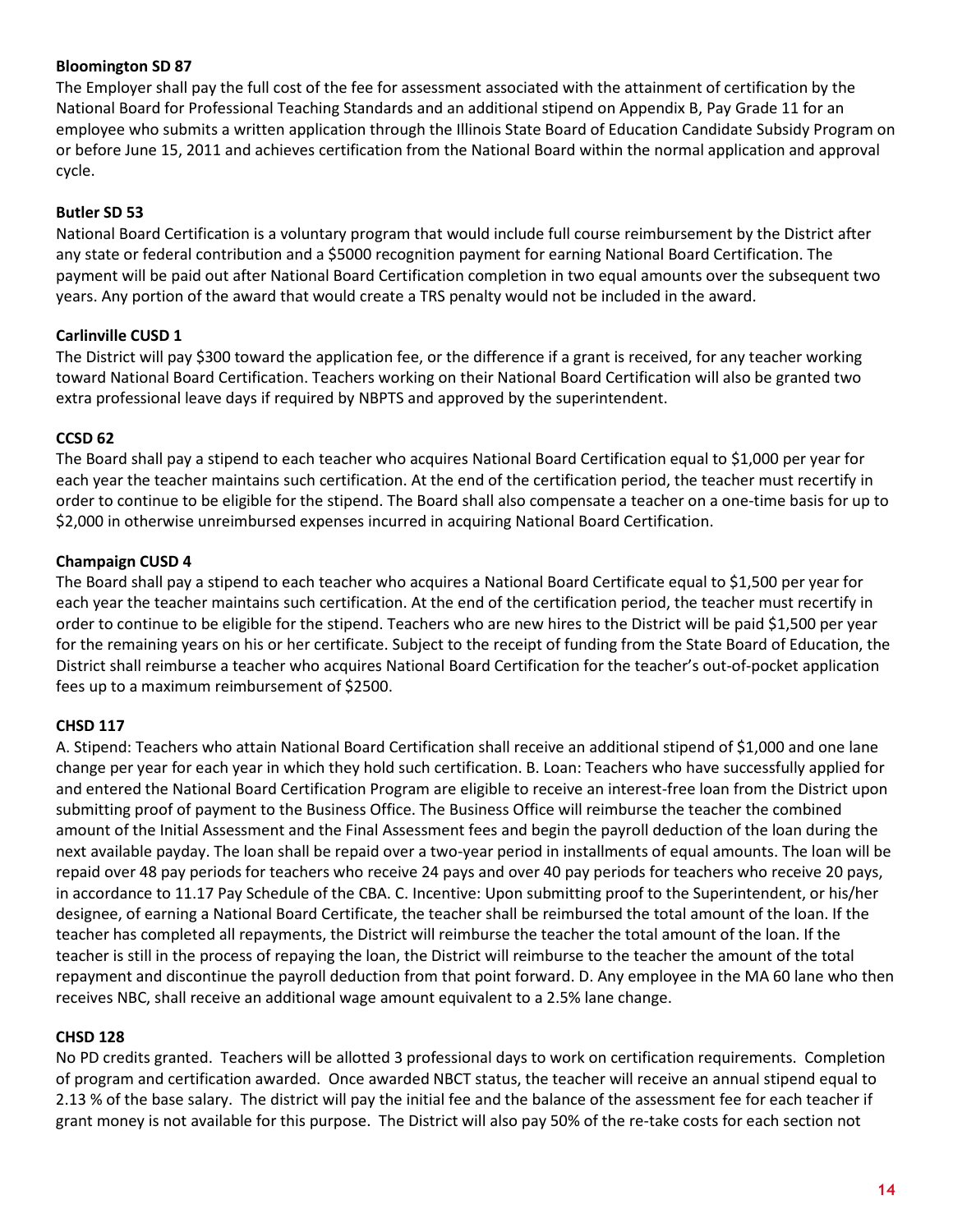passed. If the teacher does not receive certification within the timelines defined by the National Board for Professional Teaching Standards, he/she will be responsible for repaying 50% of the initial fee and assessment fee.

#### **CHSD 99**

Teachers successfully completing National Board Certification will be awarded nine (9) D99 Salary credit hours to be applied to a lane change upon official notification to the District verifying the completion of the NBCT certification program. Successful candidates will also be reimbursed their initial registration costs (not to exceed \$650) upon successful completion of the program. Teachers successfully completing National Board Certification who are already in the MA 60 lane of the salary schedule at the time they successfully complete NBCT certification will receive a one-time stipend of \$ 2,000.

#### **Coal City CUSD 1**

Employees may elect to pursue National Board Certification. The incentive program for National Board Certification is as follows: 1. Employees registered for any or all of the four (4) National Board components of the National Board Process, will have fees and costs paid at the time they are due, after they have applied for any state monies available. The employee will be required to complete their work within district. If the district offers support sessions, the employee will be expected to attend 80% of those sessions. 2. If the employee does not submit their entry, they may follow the National Board rules for completion. If the employee does not receive a score for the NB Component they applied for, they will pay the district back in full or follow the guidelines set up for the state monies. Employees will be awarded six (6) hours of internal credit upon receiving a score for each component. 3. If after completing all four (4) components, an employee receives a passing score for the National Board Certification, they will be awarded an additional 6 hours of internal credit. If the employee is in the last lane at the time of completing National Board Certification, the employee will receive a yearly \$1,000 stipend. 4. If the employee does not receive a passing score for the National Board Certification, they may pursue the retake options and will incur the costs involved.

#### **Cook County SD 130**

Association members registered for any or all of the four national Board components of the National Board Process, will have fees and costs paid upon successful completion of the process, after they have applied for any state monies available. The Association member will be required to complete their work within District. If the District offers support sessions, the Association member will be expected to attend 80% of those sessions. If after completing all four components, an Association member receives a passing score for the National Board Certification, they will receive a stipend of \$ 2,500 after providing proof of certification.

#### **CUSD 308**

Teachers who earn National Board for Professional Teaching Standards (NBPTS) Certification will receive a supplemental salary increase stipend in accordance with schedule C for the duration of their certification. National licenses do not qualify for this stipend. National Board Certification must be provided to the Department of Human Resources to receive the stipend. Stipends will be distributed evenly at the end of each semester. In addition, the Board will award up to nine (9) credit hours upon successful completion of National Board Certification. An official transcript must be received in the Department of Human Resources in order to receive this credit. Teachers who earn National Board Certification shall be paid a flat rate of a \$1,100 supplemental salary increase as long as Board Certification is current.

#### **Deerfield SD 109**

In any school year during which a teacher attains National Board Teacher Certification and in each year thereafter during which the certificate is retained, the teacher shall be entitled to a non-cumulative stipend of \$ 2,400.00. In addition, a teacher who attains National Board Teacher Certification and, in connection therewith, completes the grant application process for State reimbursement of expenses for such Certification, shall be reimbursed by the District for any expenses incurred that remain unreimbursed, up to a maximum of \$ 2,000. Teachers who have attained National Board Teacher Certification shall be reimbursed up to a maximum of \$ 1,000.00 for the cost of the recertification.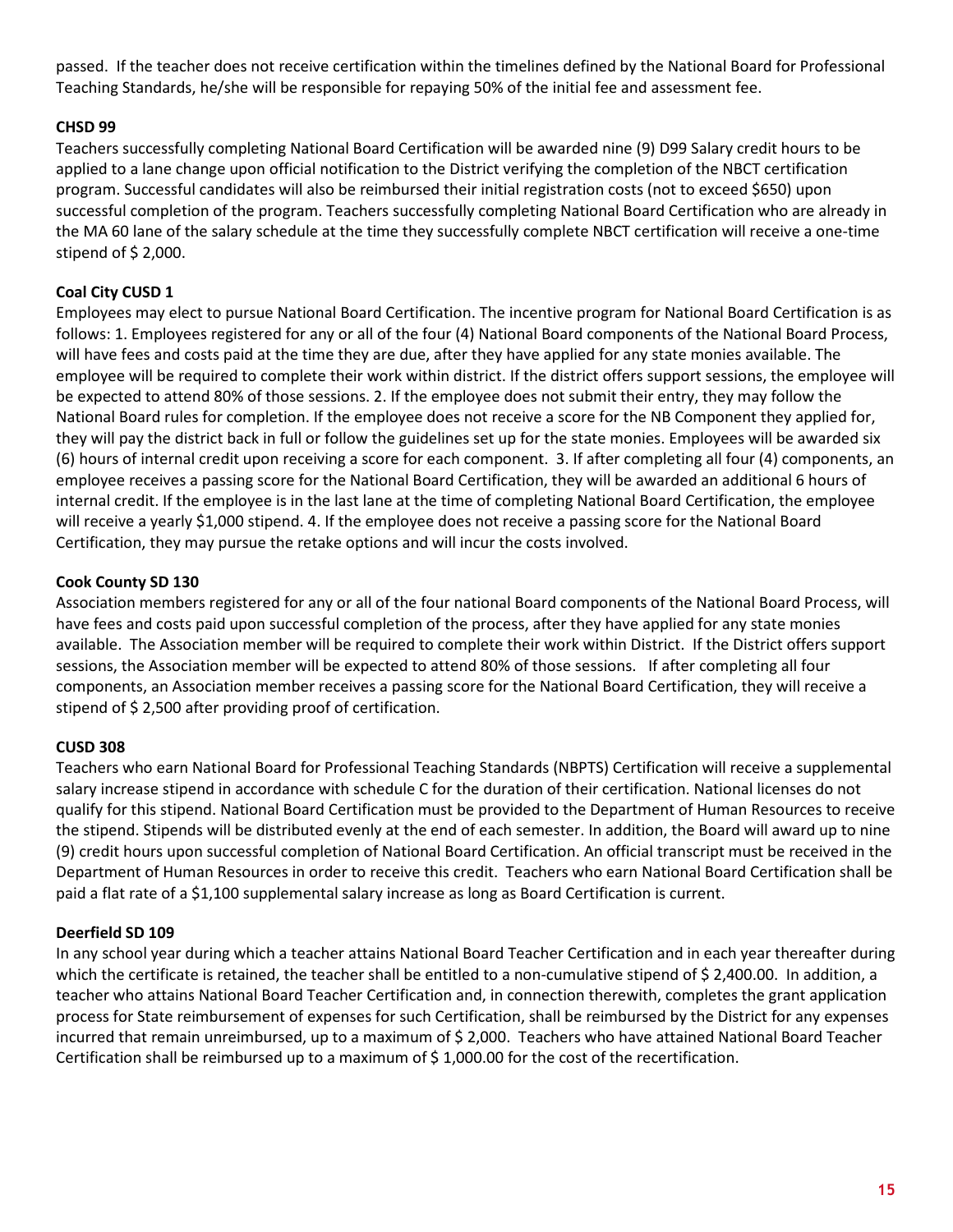#### **DeKalb CUSD 428**

Teachers participating in certification through National Board for Professional Teaching Standards (NBPTS) shall be granted no more than two leave days for the purpose of certification completion during the certification process. Application for such leave will be made to the building Principal. Teachers who receive certification from the National Board for Professional Teaching Standards shall receive, in addition to all other salary and other payments due to said teachers, a one-time stipend of \$3500. However, if the teacher is within four years of retirement upon receipt of the stipend, the stipend shall be paid (30) days after the teacher retires from the District and after receipt of his/her last pay. School psychologists and nurses who receive documentation of National Board Certification shall receive, in addition to all other salary and other payments due to said teachers, a one-time stipend of \$ 3500.

#### **Evanston-Skokie SD 65**

One time, the Board will provide each educator pursuing National Board Certification one paid release day for portfolio preparation and, if the educator obtains National Board Certification, \$500 toward the application fee process. The Board also will pay an educator who obtains National Board Certification during the life of this Agreement a one-time gross stipend of \$1,000.

#### **Evergreen Park ESD 124**

Certified bargaining unit members who elect to pursue a National Board Certified Teacher (NBCT) certificate from the National Board for Professional Teaching Standards shall receive the following: 1. The Board shall pay the NBCT processing fee. 2. The Board and the certified bargaining unit member shall equally share the NBCT assessment fee beyond any State of Illinois funding for the fee. However, upon completion of the certification, the Board shall reimburse the certified bargaining unit member for his/her share of the NBCT assessment fee. 3. A certified bargaining unit member who holds an active National Board Certificate shall annually receive a five-hundred-dollar (\$500.00) stipend from the Board in addition to a stipend funded by the State of Illinois, if any. If the State of Illinois provides a stipend to a certified bargaining unit member holding an active National Board Certificate, the Board shall contribute to TRS for the stipends at the same rate as the Board's contribution to TRS for normal payroll.

#### **Fieldcrest CUSD 6**

The Board shall pay the full cost of the fee for successfully completing the National Board for Professional Teaching Standards certification for an employee who submits a written application through the Illinois State Board of Education Candidate Subsidy Program. Once the program is completed, it is understood that the Board's obligation may be reduced by the amount provided by the State Board of Education through its subsidy program. Additionally, the Board will pay those completing National Board Teaching Certification an annual stipend of \$1500 as long as such certification is maintained.

#### **Four Rivers Spec Educ Dist**

The District shall offer a stipend of Five Hundred and 00/100 Dollars (\$500.00) per year to individuals who hold the following credentials: Nationally Board Certified Teachers. Teachers participating in certification through the National Board for Professional Teaching Standards (NBPTS) shall have two (2) paid leave days for the purpose of portfolio completion.

#### **Giant City CCSD 130**

The Board will pay an additional \$2,000 per year to the member's base salary when the member has successfully attained and maintains National Board Teaching Standard Certification as outlined by the National Board for Professional Teaching Standards. The teacher, while working toward the National Board Certification will receive release time of 3 days during that given school year. Time to be taken in 1/2 day or whole day blocks with administrative approval.

#### **Glenview CCSD 34**

The District promotes staff acquisition of the National Board Certification and will provide payment of the required fees for up to five (5) new candidates per year provided the fees are not funded by the state of Illinois. In addition, each candidate will be allowed up to four (4) release days with pay during the candidate's completion of the national board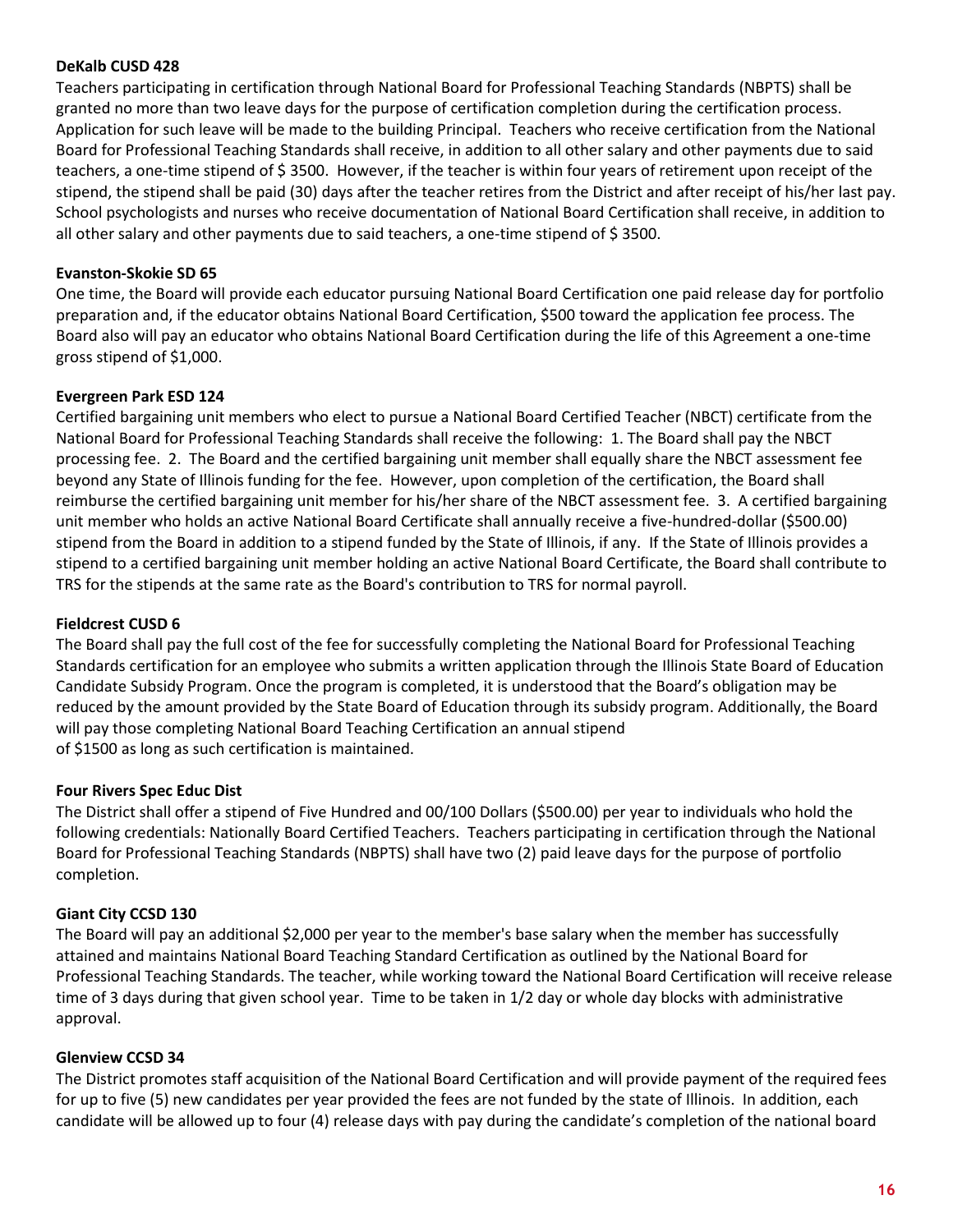certification application process. Application to receive District compensation as outlined above should be made according to the procedures developed by the Personnel Committee.

#### **Harlem UD 122**

Teachers who obtain National Board for Professional Teaching Standards Certification, psychologists who earn Nationally Certified School Psychologist status, social workers who earn Certified School Social Work Specialist (C- SSWS) status, and speech-language pathologists who earn a Certificate of Clinical Competence in Speech-Language Pathology shall receive a one-time Five Thousand Dollar (\$5,000.00) bonus. In addition, the Board shall pay the TRS contribution per Article 11(E), Base Salary/TRS.

#### **Herscher CUSD 2**

Those teachers who successfully complete the coursework for National Board Certification will also receive the State reimbursement for this work within 30 days if received by the District. B. Any teacher who completes the coursework and passes the test to become a National Board Certified teacher will be placed on the Master's degree pay schedule or, if he/she already holds a Master's degree, on the second Master's pay schedule. This increase in compensation will occur beginning with the school year immediately following the completion of this program.

#### **Hillsboro CUSD 3**

The Board of Education will pay for or reimburse the application and registration fees for teachers who are accepted as candidates for National Board for Professional Teaching Standards (NBPTS) certification. Teachers shall be required to apply for available candidate subsidies from the state and/or federal government before requesting reimbursement for fees that are paid out of pocket. Teachers who earn and maintain National Board certification will earn additional salary annually in an amount equivalent to 2% of the Schedule A base salary.

#### **Illini Bluffs CUSD 327**

Any teacher who obtains National Board Certification will receive additional salary according to the schedule below as long as they maintain their certification. Any teacher who has competed the process is eligible for three graduate credit hours, and any teacher who has achieved Board Certification is eligible for an additional six graduate credit hours. Reimbursement and horizontal movement for these hours is pursuant to guidelines in Article VIII Section E. Upon request teachers receiving the additional compensation will mentor and assist other District teachers. Mentoring is defined as helping other District teachers. For each year a teacher receives and/or maintains National Board Certification, the teacher will receive a stipend in the amount listed below: 2018-2019 \$ 1,000 2019-2020 \$ 1,000 2020-2021 \$ 1,000. Any certified staff currently holding NBCT and receiving this stipend shall continue receiving this stipend. No current or future employee who may obtain NBCT after June 30, 2018 shall be eligible for the stipend outlined in this section. If NBCT stipends become reimbursable again, such stipends shall be made available to any employee who obtains NBCT certification.

#### **Knoxville CUSD 202**

Any teacher who acquires certification from the National Board for Professional Teaching Standards will be paid an annual stipend of \$1,500, unless the State of Illinois reinstitutes an annual stipend, for each year such certification is maintained. Additionally, the district will reimburse the teacher for costs incurred not covered by the State of Illinois in securing such certification, not to exceed \$3,000.

#### **Lake Forest SD 67**

Any teacher who meets all the following eligibility requirements shall be paid an annual stipend of \$5,000: Current Certification with National Board for Professional Teaching Standards. Teachers may use part or all of their available tuition reimbursement monies to fund the cost of the NBPTS master teacher certification or recertification program, up to the maximum amount allowed by the contract. Reimbursement for the exam will occur upon successful passage of the exam. All fees shall be repaid to the district by any teacher who fails to complete the program by virtue of voluntarily terminating his/her employment with the District or by failing to pursue completion of the certification program in a fashion which is both continuous and timely. While nine graduate credits are offered through National Board Certification and employees may elect to pursue them, these credits will not be eligible for tuition reimbursement, and will not be applicable toward lane changes.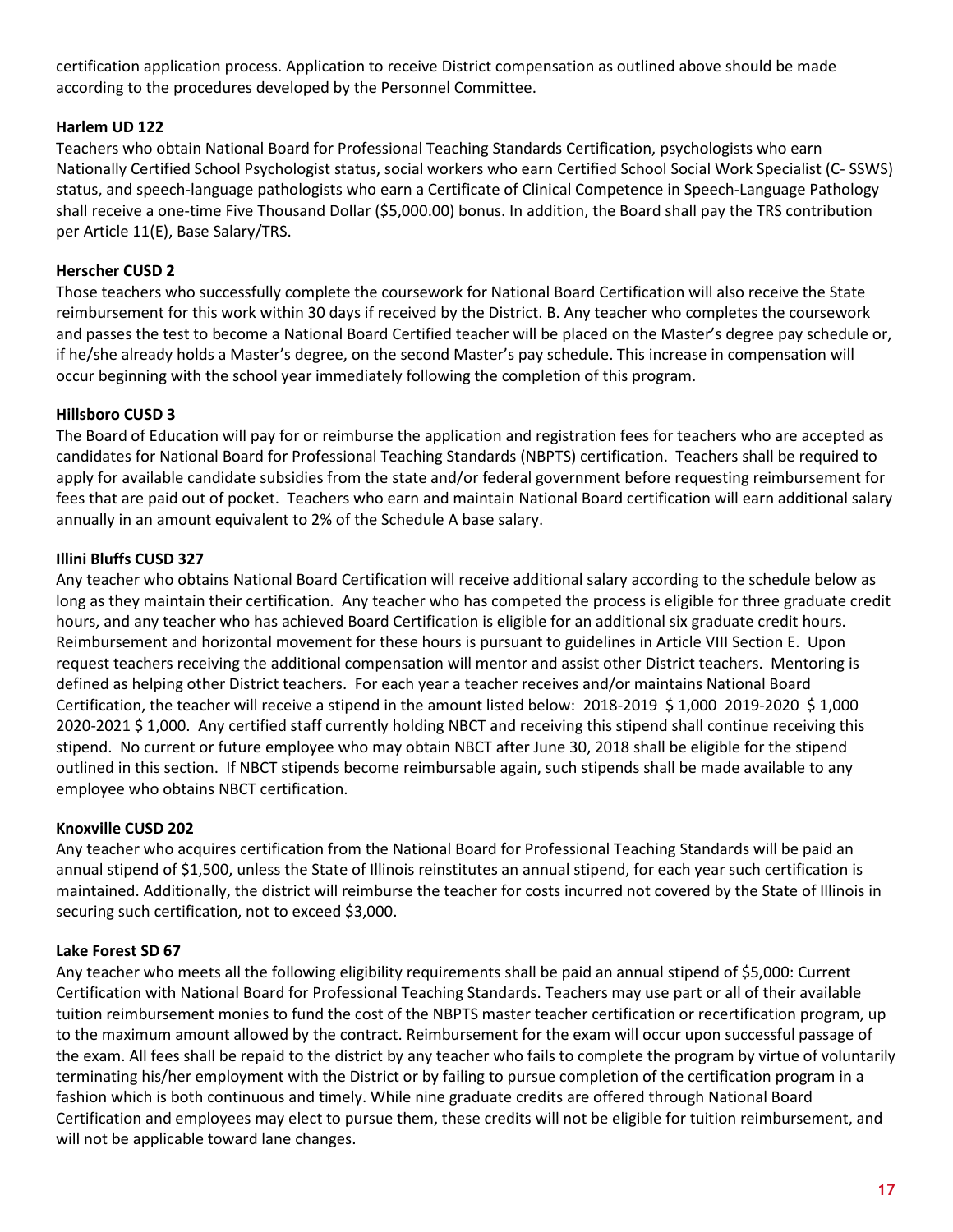#### **Lincolnwood SD 74**

Tenured teachers who are in at least Class 3, Level 5 of the salary schedule and who have received an excellent rating on their most recent teacher evaluation may register to achieve certification by the National Board for Professional Teaching Standards(NBPTS) at Board expense up to \$ 2,000. National-Board certified teachers(whether achieved through the Board-paid program described in the preceding paragraph, at the teacher's own expense, or at a prior school in Classes I-IV on the salary schedule will be paid one salary Class higher than dictated by their educational experience. Nationally Board certified teachers in Classes V-VI on the salary schedule will receive the salary matching their educational experience, and will receive an annual stipend of \$ 2,400 each year their National Board Certificate is active.

#### **Lockport SD 91**

Memo: The following teachers employed by the Board are approved for participation, in accordance with this Agreement, in the Certification program operated by the National Board for Professional Teaching Standards: [Redacted]. The Board will pay up to \$ 536 per year for two years toward the National Board Certification program costs, for each approved teacher. The program must be completed in no more than three years. If a teacher discontinues participation or otherwise fails to complete the program, that teacher will repay to District No. 91 any amounts paid on his/her behalf. The parties agree that the National Board Certification program is not subject to tuition reimbursement or stipend under the 2014-2018 Collective Bargaining Contract between the Board and the Association, except as provided herein. Each teacher may apply for and receive salary schedule lane movement credit to a maximum of 9 credits by establishing graduate credit at an educational institution of her/his choosing. The teacher shall bear all costs and fees associated with obtaining such credits. The Board and the Association agree that this Memo shall be effective only for the specific Teachers named herein, shall not constitute a practice or precedent under the contract, shall not obligate the Board to agree to a similar approval in the future or in another case.

#### **Marengo CHSD 154**

Teachers/counselors obtaining National Board Certification will be allowed two days of professional development leave for work directly related to the completion of the program and reimbursement of fees paid for the National Board Certification program. Upon a passing score of the certification assessment, the teacher/counselor receives a stipend of \$1000 and an annual stipend of \$500 for the duration of the master certificate (Maximum of 10 years).

#### **Niles Twp District for Spec Educ**

The Board shall pay the National Board for Professional Teaching Standards (NBPTS) Certification Application Fee according to the tuition reimbursement schedule set in the Tuition Reimbursement Section of this Agreement. Teachers are eligible to apply if they are tenured in at least Class 2, with 5 years or more of credited experience and have received an "excellent" rating on their most recent teacher evaluation. D. Upon successful completion of and certification by the NBPTS program, the Educator shall advance one class on the salary schedule. E. Professional development credit will be earned and recognized as described in Appendix A, Tables A and B.

#### **North Pekin & Marquette Hght SD 102**

Teachers receiving NBPTS status will be reimbursed for their initial application fee plus the cost of attending the required workshops after the process has been successfully completed. In order to encourage teachers to become Nationally Board Certified, teachers who receive their National Board Certification will move over one lane on the salary schedule, unless they do not have their master's degree, then they will receive a one-time bonus of \$ 1,000.

#### **Northwestern CUSD 2**

Teachers shall be awarded 6 credit hours on the salary schedule and a one-time stipend of \$500 upon their achievement of certification from the National Board for Professional Teaching Standards and Master Teacher Certification awarded by the Illinois Teacher Certification Board.

#### **O Fallon Twp HSD 203**

Teachers who formally enter the National Board Teacher Certification Program will be eligible to receive the following incentives from the Board of Education: (1) Two professional-leave days for use during enrollment in the program. Leave cannot be used the day before or the day after a holiday, unless granted by both the Principal and Superintendent. (2)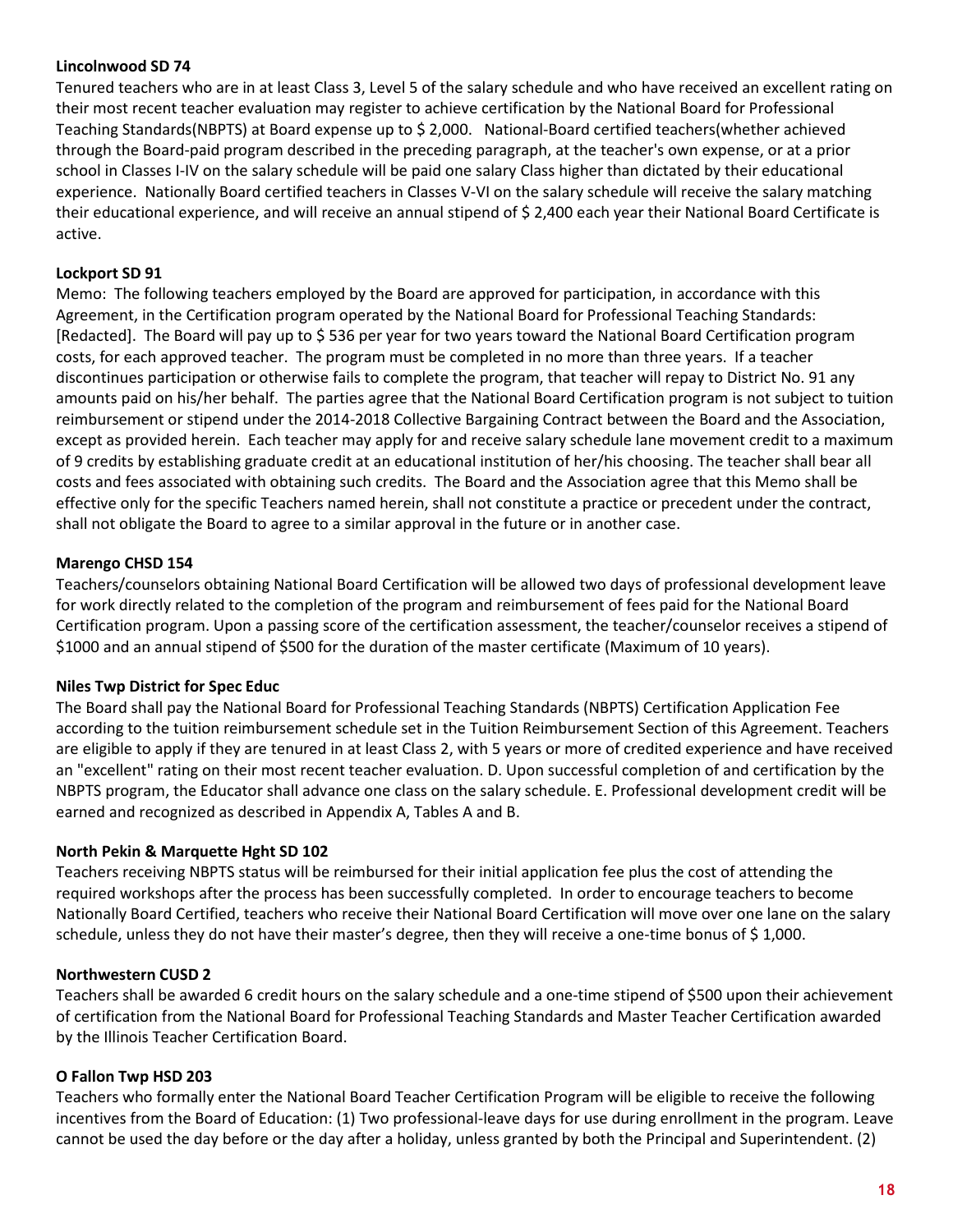An additional stipend of S 1.500 each year for a maximum period of ten (10) years commencing the first full school year following the teacher's certification by the National Board. The stipend will be paid in a lump sum upon the official notification of completion of all the requirements for certification. Those seeking recertification after the initial ten (10) years shall be reimbursed applicable fees but will no longer receive the stipend. Teachers planning to seek National Board Certification shall first apply for the "Illinois National Board Certification Candidate Fee Subsidy". Teachers applying for the NBPTS application fee shall pay \$300 with the School Board paying the remaining balance after the "Illinois National Board Certification Candidate Fee Subsidy". In the event that the teacher does not receive the "Illinois National Board Certification Candidate Fee Subsidy", the Board shall pay the NBPTS application fee minus the \$300 provided by the teacher applicant for up to ten (10) applicants. If there are more than ten (10) applicants, selection will be based upon seniority.

#### **Orion CUSD 223**

The Board agrees to advance the difference between state reimbursement and the cost of the application fee of National Board Certification. Upon successful completion of the program, the Board will award the teacher that same amount + \$500 as a one-time completion bonus. Failure to complete the program will result in the advance being deducted from that teacher's paycheck within one school year and the cost of the application fee of National Board Certification. Upon successful completion of the program, the Board will award the teacher that same amount  $+$  \$500 as a one-time completion bonus. Failure to complete the program will result in the advance being deducted from that teacher's paycheck within one school year.

#### **Pana CUSD 8**

The Board of Education will pay for or reimburse up to a total of \$ 1,100 per year for the application and registration of fees for teachers who are accepted as candidates for National Board Professional Teaching Standards (NBPTS) certification. Teachers achieving National Board for Professional Teaching Standards certification shall receive \$ 500 per year as supplemental stipend. This annual compensation shall be granted each year of this contract for which certification is valid beginning with the year the certification is achieved.

#### **Pennoyer SD 79**

For teachers who participate in the National Board Certification Program, the District will pay in full the cost of registration and tuition fees. Upon successful completion and certification, the District will provide an annual lump sum payment of \$1000.00 for the life of the certification.; said lump sum payment will not be added to a teacher's base salary.

#### **Peru ESD 124**

National Board Certification Incentive: The Board will reimburse each teacher up to \$1,000 or 50 percent of the total tuition cost, whichever is less, upon successful completion of the National Board for Professional Teaching Standards (NBPTS) program and attainment of the master teacher certificate. Any teacher who holds a master teaching certificate as a result of completing the NBPTS process shall receive an additional annual payment of \$750 so long as the master teaching certificate is maintained.

#### **Putnam County CUSD 535**

The District will pay up to \$500 for the initial fee and the balance of the assessment fee for each teacher if grant money is not available for this purpose. The District will pay a \$500 stipend each year to each teacher who maintains National Board Certification as represented by the Illinois Master Teacher Certificate.

#### **Ridgewood CHSD 234**

The Board of Education will pay the registrations costs for individual teachers applying for National Board Certification. Teachers who complete the National Board Certification process including testing but are unsuccessful will receive a \$ 1,000 stipend for their efforts. Teachers who possess a National Board Certificate will receive a \$ 1,000 stipend annually.

#### **Riverside SD 96**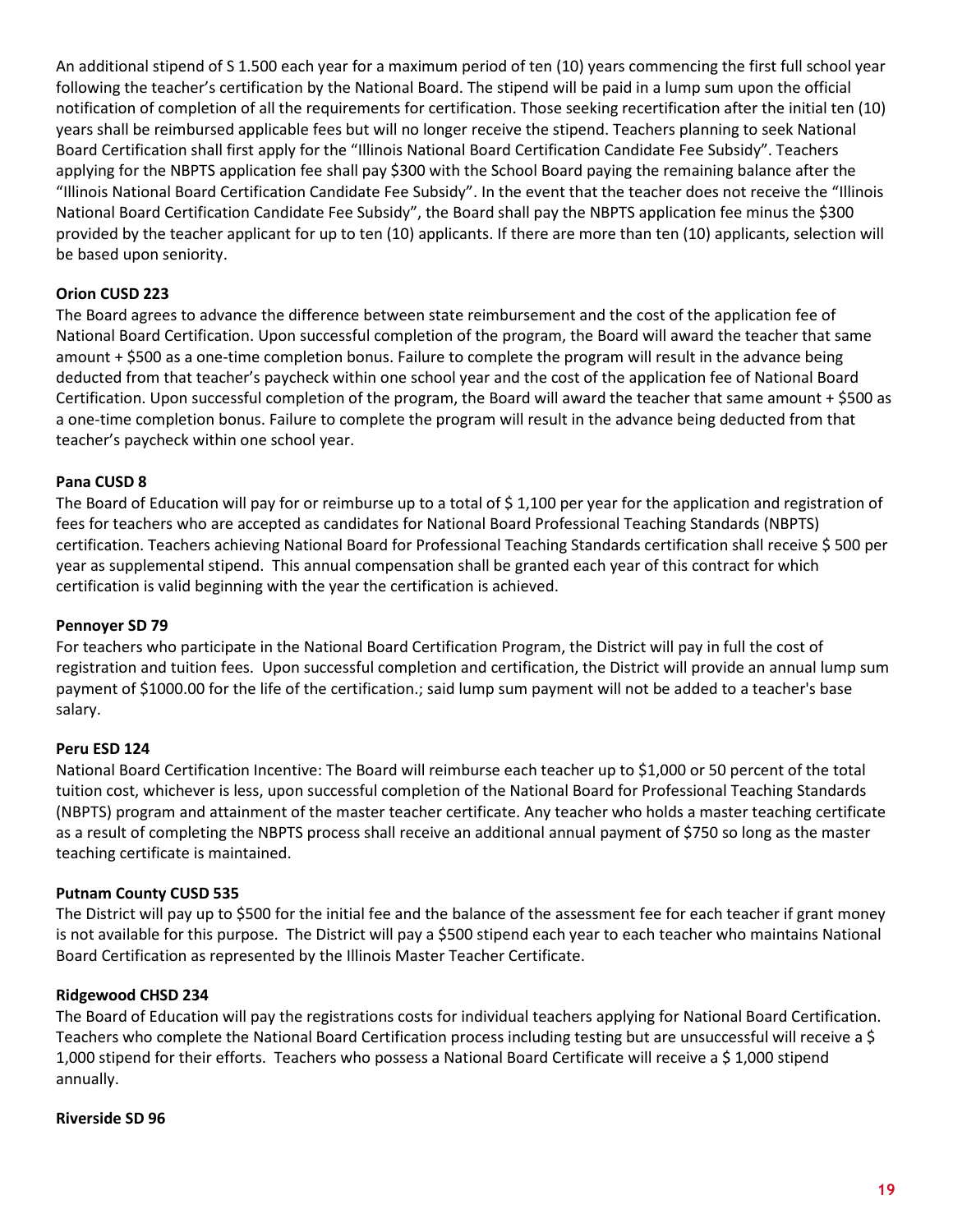Teachers who are awarded National Board Certification statutus […] will receive a one-time bonus payment of \$3,000.00 in the school year following notice of the […] eligible certification. Beginning with the school year after the one-time bonus is paid, an annual stipend of \$1,000.00 will also be paid in every subsequent year the Teacher retains eligible National Certification status[...]. Qualified Teachers who were awarded an eligible National Certification status [...] before the 2021-2022 school year will receive the one-time bonus payment during their first year of employment with the district and the annual stipend beginning the following school year for eligible National Certification[...].

#### **Rock Island SD 41**

The District agrees to pay a stipend to each teacher who acquires a National Board Certificate equal to \$ 1,500 per year for each year the teacher maintains such certification to a maximum of ten years or until recertification, whichever occurs first. The teacher must recertify in order to continue to be eligible for the stipend. The District shall reimburse the teacher for the fee associated with obtaining National Board Certification up to \$2,300, provided the teacher has not been otherwise reimbursed through the grant or other source.

#### **Schiller Park SD 81**

For teachers who complete National Board certification [...]documentation of successful completion of courses offered on a pass/fail basis shall be sufficient for reimbursement. Any teacher who [...] earns National Board Certification will receive an annual salary enhancement of One Thousand (\$1,000.00) Dollars.

#### **Skokie SD 68**

For teachers who participate in the National Board Certification program, the District will provide two (2) release days over the course of the initial certification process and pay a one-time stipend of \$2,000 to the teacher upon completion of the certification. Teachers who have National Board Certification and choose to recertify will be provided with two release days over the course of the recertification process.

#### **Skokie SD 69**

1. Upon successful completion and certification, the District will provide a one-time stipend of \$1,500.00. 2. The Board agrees to reimburse teachers having or pursuing National Board Certification for application and renewal fees**.**

#### **South Holland SD 151**

Teachers who attain National Board Certification will receive a yearly stipend in the amount of \$500 during each year in which they hold National Board Certification. Teachers who hold National Board Certification will receive an additional yearly stipend in the amount of \$1500 during each year in which they serve as mentors for two (2) probationary teachers per year as assigned by the Superintendent or designee.

#### **Township HSD 214**

District will allow two (2) days per year of professional development leave for teacher enrolled in the program for work directly related to the completion of the requirements necessary to successfully complete the program; \$1,000 bonus upon successful completion of and eligibility for the certification. District will reimburse for the cost of recertification for National Board Certification at 75% of the cost.

#### **Waverly CUSD 6**

The District will pay \$300 toward the application fee, or the difference if a grant is received, for any teacher working toward National Board Certification. Teachers working on their National Board Certification will also be granted two extra professional leave days if required by NBPTS and approved by the superintendent. The \$ 300 payment will be reimbursed to the applicant after the successful completion of the National Board Certification. In addition, the Waverly CUSD # 6 will not be responsible for any expenses accrued with this certification. This include but is not limited to: mileage, lodging and meals.

#### **Wilmette SD 39**

Certified teachers who attain the final NBPTS certification will be entitled to: i. Reimbursement for NBPTS out-of-pocket candidate fee ii. Graduate credit as designated by the American Council on Education upon receipt of transcript.